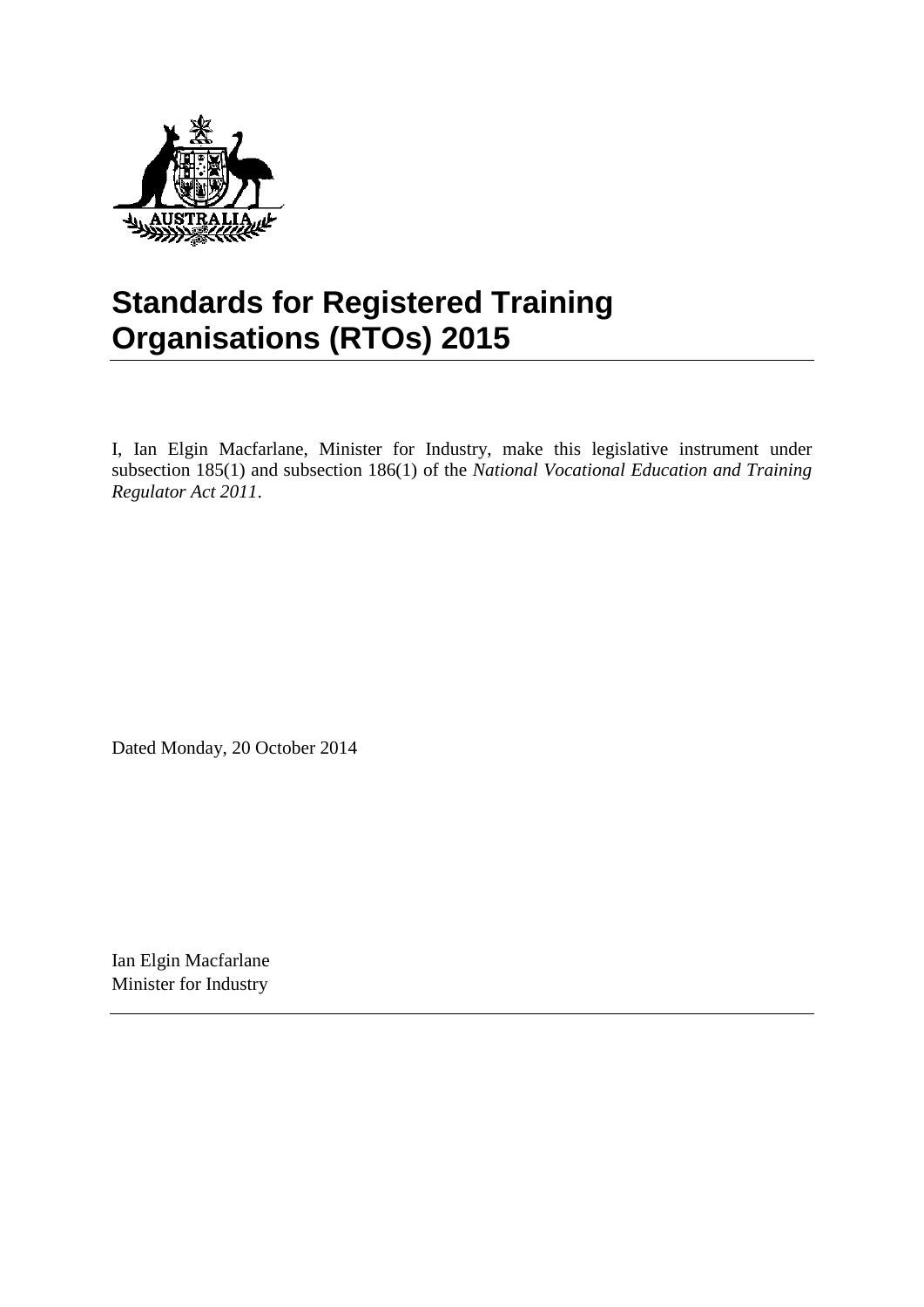### **Commonwealth of Australia**

### *National Vocational Education and Training Regulator Act 2011*

### *Standards for Registered Training Organisations (RTOs) 2015*

#### **PART 1 PRELIMINARY**

#### **1. Name of Instrument**

This legislative instrument may be cited as the *Standards for Registered Training Organisations (RTOs) 2015*.

#### **2. Authority**

This legislative instrument is made under:

- (a) Subsection 185(1) of the *National Vocational Education and Training Regulator Act 2011*; and
- (b) Subsection 186(1) of the *National Vocational Education and Training Regulator Act 2011*.

#### **3. Purpose**

- 3.1 The purpose of this instrument is to make:
	- (a) *Standards for NVR Registered Training Organisations*, being those standards specified in Attachment A; and
	- (b) *Fit and Proper Person Requirements*, being those requirements specified in schedule 3 of Attachment A.
- 3.2 For the purposes of subsection 185(2) of the *National Vocational Education and Training Regulator Act 2011*, the *Standards for NVR Registered Training Organisations* are at Attachment A.
- 3.3 For the purpose of subsection 186(2) of the *National Vocational Education and Training Regulator Act 2011*, the *Fit and Proper Person Requirements* are at schedule 3 of Attachment A.

#### **4. Commencement**

For each class of person or NVR Registered Training Organisation specified in column 1 of the following table, the provisions of this instrument specified in column 2, commence on the date specified in column 3.

| Column 1<br>Class of persons or NVR<br><b>RTOs</b>                                   | Column 2<br>Provision(s)   | Column 3<br>Date of Commencement |
|--------------------------------------------------------------------------------------|----------------------------|----------------------------------|
| (i) persons applying to register<br>as a new NVR RTO on, or<br>after, 1 January 2015 | Αll                        | 1 January 2015                   |
| (ii) All NVR RTOs                                                                    | Clause 3.6 of Attachment A | 1 January 2015                   |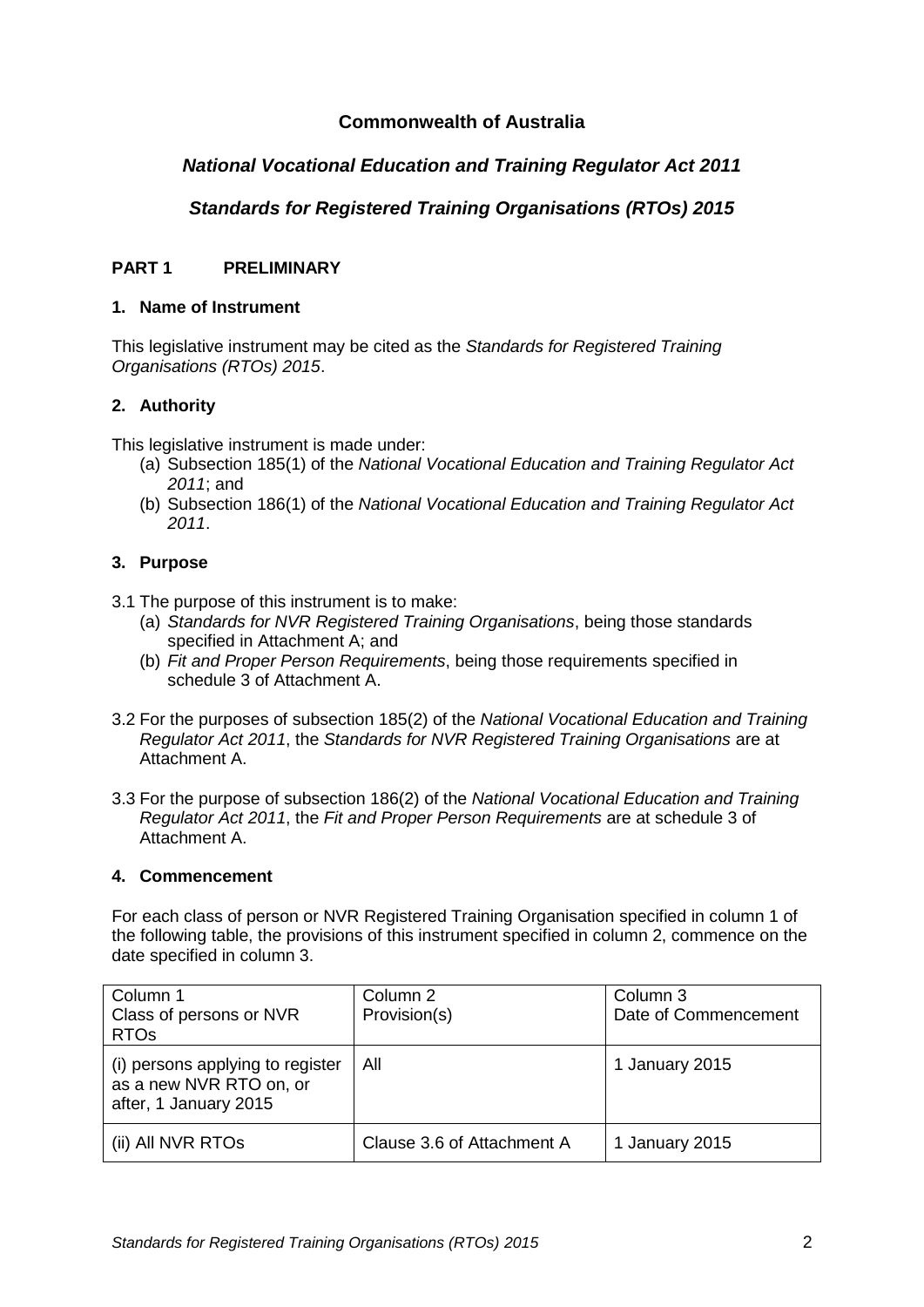| (iii) All NVR RTOs registered:<br>prior to 1 January 2015; or<br>(a)<br>on or after 1 January<br>(b)<br>2015, where the<br>application for registration<br>was made prior to<br>1 January 2015. | All provisions, but not including<br>clause 3.6 of Attachment A | 1 April 2015 |
|-------------------------------------------------------------------------------------------------------------------------------------------------------------------------------------------------|-----------------------------------------------------------------|--------------|
|-------------------------------------------------------------------------------------------------------------------------------------------------------------------------------------------------|-----------------------------------------------------------------|--------------|

#### **5. Revocation**

5.1 For each class of person or NVR Registered Training Organisation specified in column 1 of the following table, the provisions of the *Standards for NVR Registered Training Organisations 2012* specified in column 2, are revoked on the date specified in column 3.

| Column 1<br>Class of persons or NVR<br><b>RTOs</b>                                                                                                                                              | Column 2<br>Provision(s)                                   | Column 3<br>Date of Revocation |
|-------------------------------------------------------------------------------------------------------------------------------------------------------------------------------------------------|------------------------------------------------------------|--------------------------------|
| (i) persons applying to register<br>as a new NVR RTO on, or<br>after, 1 January 2015                                                                                                            | All                                                        | 1 January 2015                 |
| (ii) All NVR RTOs                                                                                                                                                                               | SNR 12.5 and SNR 23.5                                      | 1 January 2015                 |
| (iii) All NVR RTOs registered:<br>prior to 1 January 2015; or<br>(a)<br>on or after 1 January<br>(b)<br>2015, where the<br>application for registration<br>was made prior to<br>1 January 2015. | All provisions, but not including<br>SNR 12.5 and SNR 23.5 | 1 April 2015                   |

5.2 For each class of person or NVR Registered Training Organisation specified in column 1 of the following table, the *Fit and Proper Person Requirements 2011* are revoked on the date specified in column 2.

| Column 1                                                                                                                                                                                  | Column 2           |  |
|-------------------------------------------------------------------------------------------------------------------------------------------------------------------------------------------|--------------------|--|
| Class of persons or NVR RTOs                                                                                                                                                              | Date of Revocation |  |
| (i) persons applying to register as a new<br>NVR RTO on, or after, 1 January 2015                                                                                                         | 1 January 2015     |  |
| (iii) All NVR RTOs registered:<br>prior to 1 January 2015; or<br>(a)<br>on or after 1 January 2015, where the<br>(b)<br>application for registration was made<br>prior to 1 January 2015. | 1 April 2015       |  |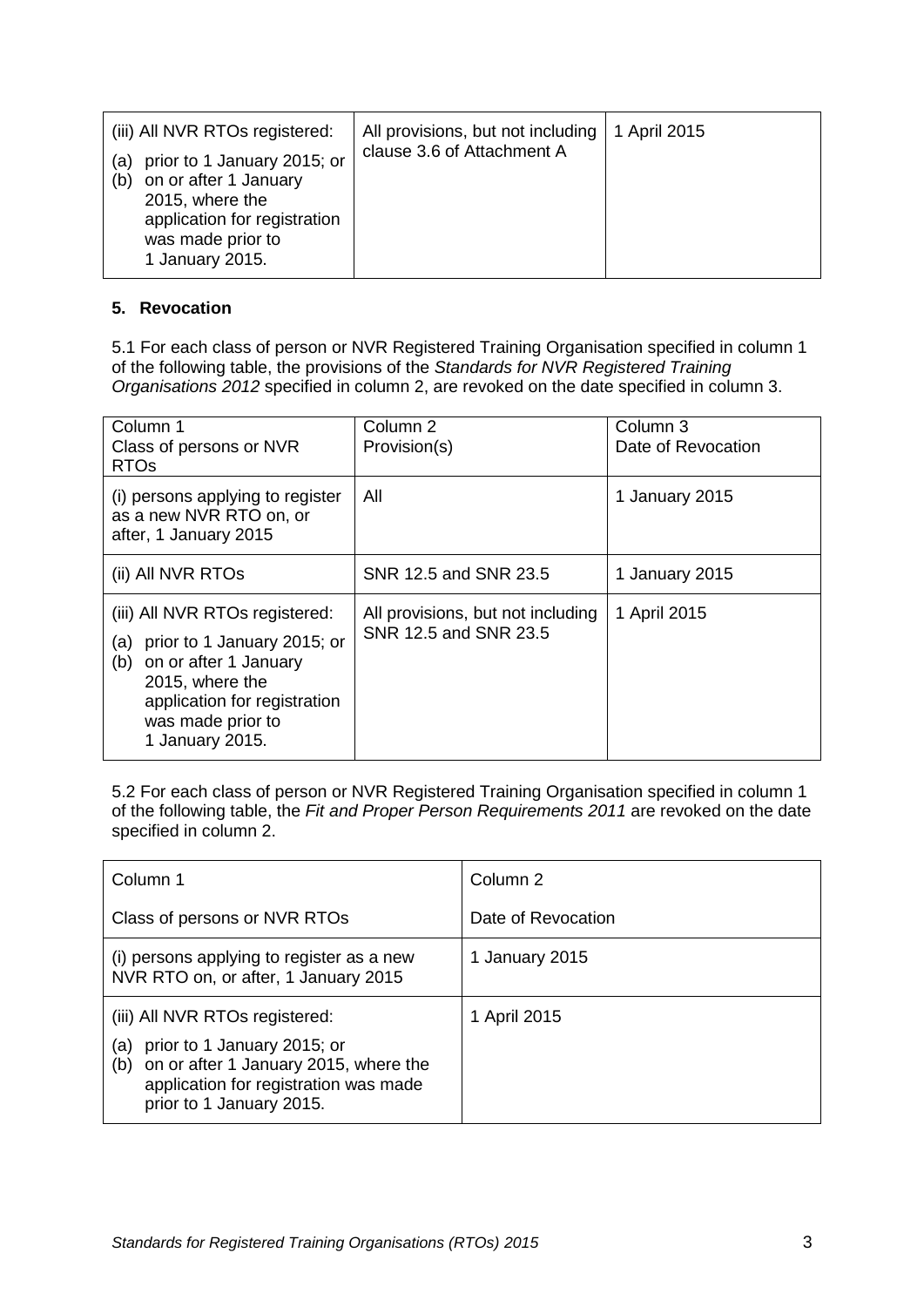#### **6. Transitional Arrangements**

6.1 The revocation of the *Standards for NVR Registered Training Organisations 2012* does not affect the validity of any action taken or decision made under that instrument. A decision made under the *Standards for NVR Registered Training Organisations 2012* is taken to continue to have effect as if it were made under the *Standards for Registered Training Organisations (RTOs) 2015*.

6.2 From 1 January 2015, whenever the term 'Unique Student Identifier' is used in the *Standards for NVR Registered Training Organisations 2012*, that term is taken to be replaced with the definition for Student Identifiers within Part 1 of Attachment A, until full revocation of the *Standards for NVR Registered Training Organisations 2012* takes effect on 1 April 2015.

6.3 The Victorian Registration and Qualifications Authority (VRQA) and those RTOs regulated by the VRQA are not bound to comply with this instrument until such time as the Victorian Parliament passes an Act to amend the *Education and Training Reform Act 2006* (Vic) to incorporate appropriate references to the Standards, and that Act has commenced.

6.4 The Western Australian Training Accreditation Council (WA TAC) and RTOs regulated by WA TAC will not be bound by this instrument until such time as the *Vocational Education and Training (General) Regulations 2009* (WA) have been amended to incorporate appropriate references to the Standards, and those amendments have commenced.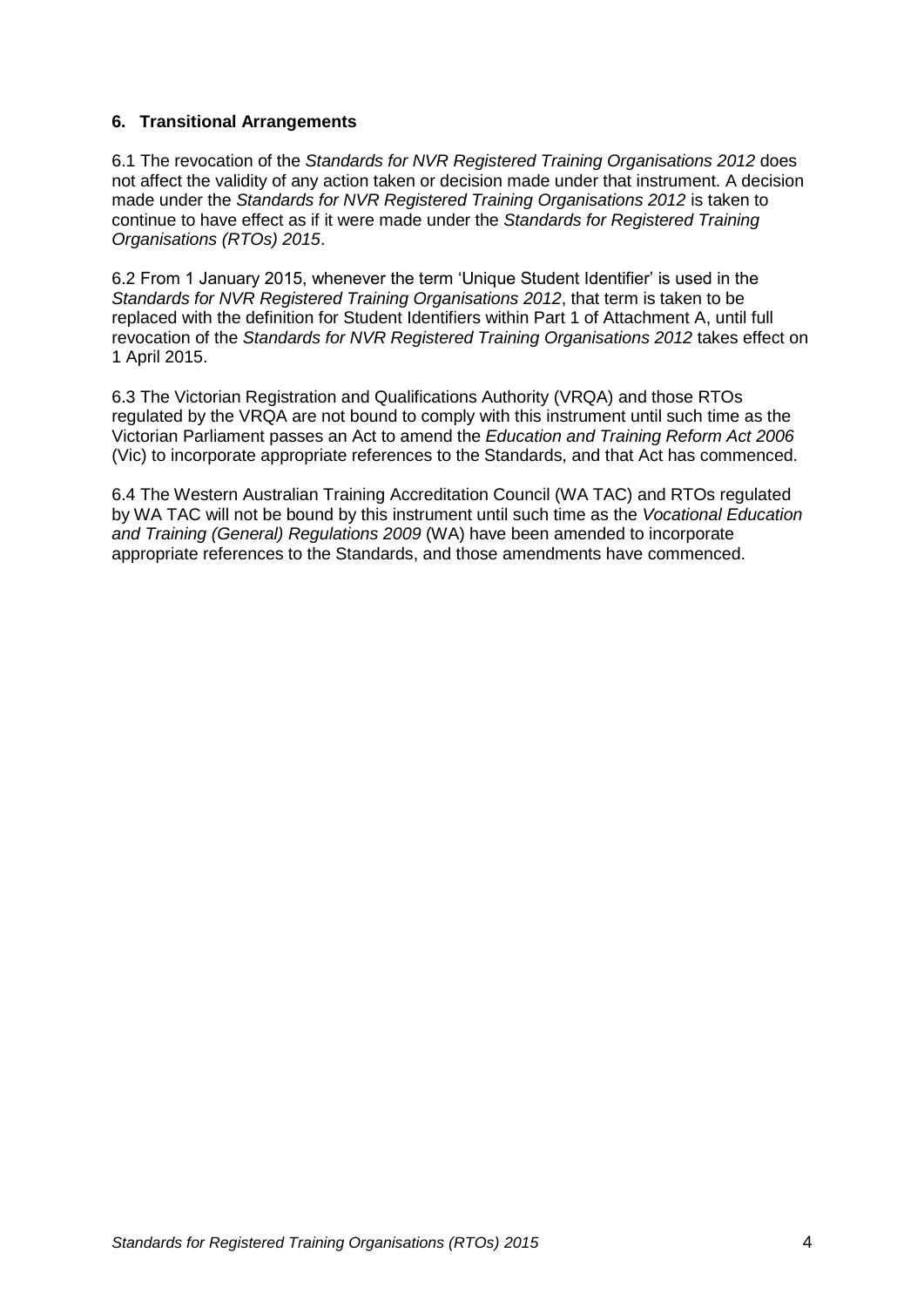### **Attachment A**

### **Contents**

| Part 1           | <b>Preliminary</b><br>Name of Standards<br>Purpose<br><b>Structure</b><br>Glossary | 6<br>6<br>6<br>$\overline{7}$ |
|------------------|------------------------------------------------------------------------------------|-------------------------------|
| Part 2           | <b>Training and assessment</b>                                                     |                               |
|                  | Standard 1                                                                         | 13                            |
|                  | Standard 2                                                                         | 18                            |
|                  | Standard 3                                                                         | 19                            |
| Part 3           | <b>Obligations to learners and clients</b>                                         |                               |
|                  | Standard 4                                                                         | 21                            |
|                  | Standard 5                                                                         | 22                            |
|                  | Standard 6                                                                         | 23                            |
| Part 4           | RTO governance and administration                                                  |                               |
|                  | Standard 7                                                                         | 25                            |
|                  | Standard 8                                                                         | 25                            |
| <b>Schedules</b> |                                                                                    |                               |
|                  | Schedule 1                                                                         | 27                            |
|                  | Schedule 2                                                                         | 28                            |
|                  | Schedule 3                                                                         | 29                            |
|                  | Schedule 4                                                                         | 30                            |
|                  | Schedule 5                                                                         | 31                            |
|                  | Schedule 6                                                                         | 33                            |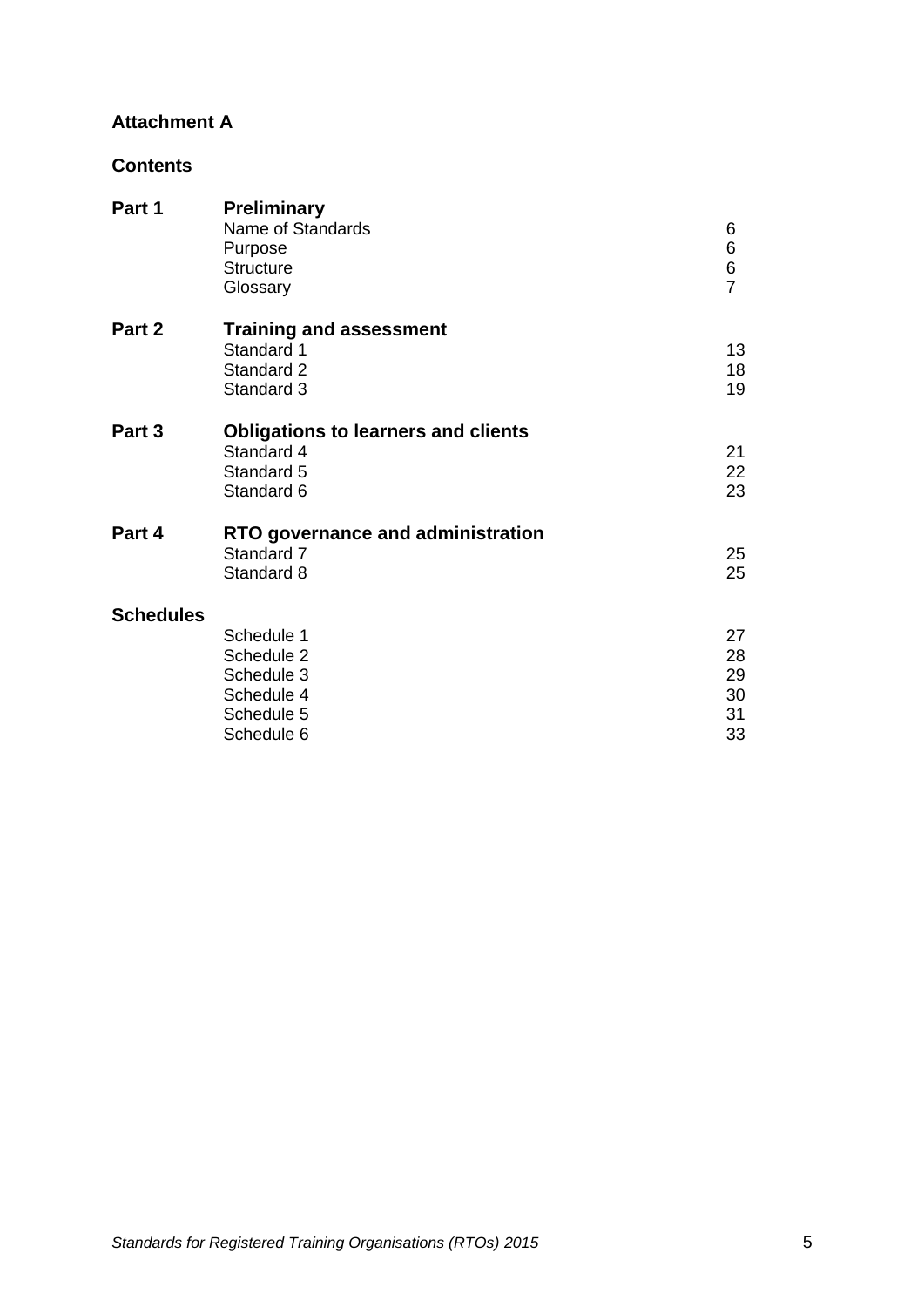### **PART 1 – Preliminary**

#### **Name of Standards**

These Standards are the *Standards for Registered Training Organisations 2015*. These Standards form part of the VET Quality Framework, a system which ensures the integrity of nationally recognised qualifications.

RTOs are required to comply with these Standards and with the:

- *National Vocational Education and Training Regulator Act 2011* or equivalent legislation covering VET regulation in a non-referring State as the case requires
- VET Quality Framework

Note – the *National Vocational Education and Training Regulator Act 2011,* or equivalent legislation covering VET regulation in a non-referring State, provides the VET Regulator with the powers necessary to carry out its functions. Nothing in these Standards may be read as limiting or diminishing those powers.

These Standards should be read in conjunction with the:

- Standards for Training Packages
- Standards for VET Accredited Courses
- Standards for VET Regulators

#### **Purpose**

The purpose of these Standards is to:

- 1. set out the requirements that an organisation must meet in order to be an RTO;
- 2. ensure that training products delivered by RTOs meet the requirements of training packages or VET accredited courses, and have integrity for employment and further study; and
- 3. ensure RTOs operate ethically with due consideration of learners' and enterprises' needs.

#### **Structure**

These Standards consist of eight Standards. Under each Standard is a set of Clauses of the Standard.

To comply with a Standard, the RTO must meet each of the Clauses. A person applying to register as a new RTO must demonstrate the capacity to meet these Standards for all of the person's intended scope of registration.

For each Standard a context statement is also included. The context does not form part of the Standard itself, and has been included to provide background information to help readers understand the Standard.

The Standards and Clauses are collectively referred to as Standards.

#### **Definitions**

The glossary at the beginning of these Standards defines certain words and expressions which have specific meaning in these Standards.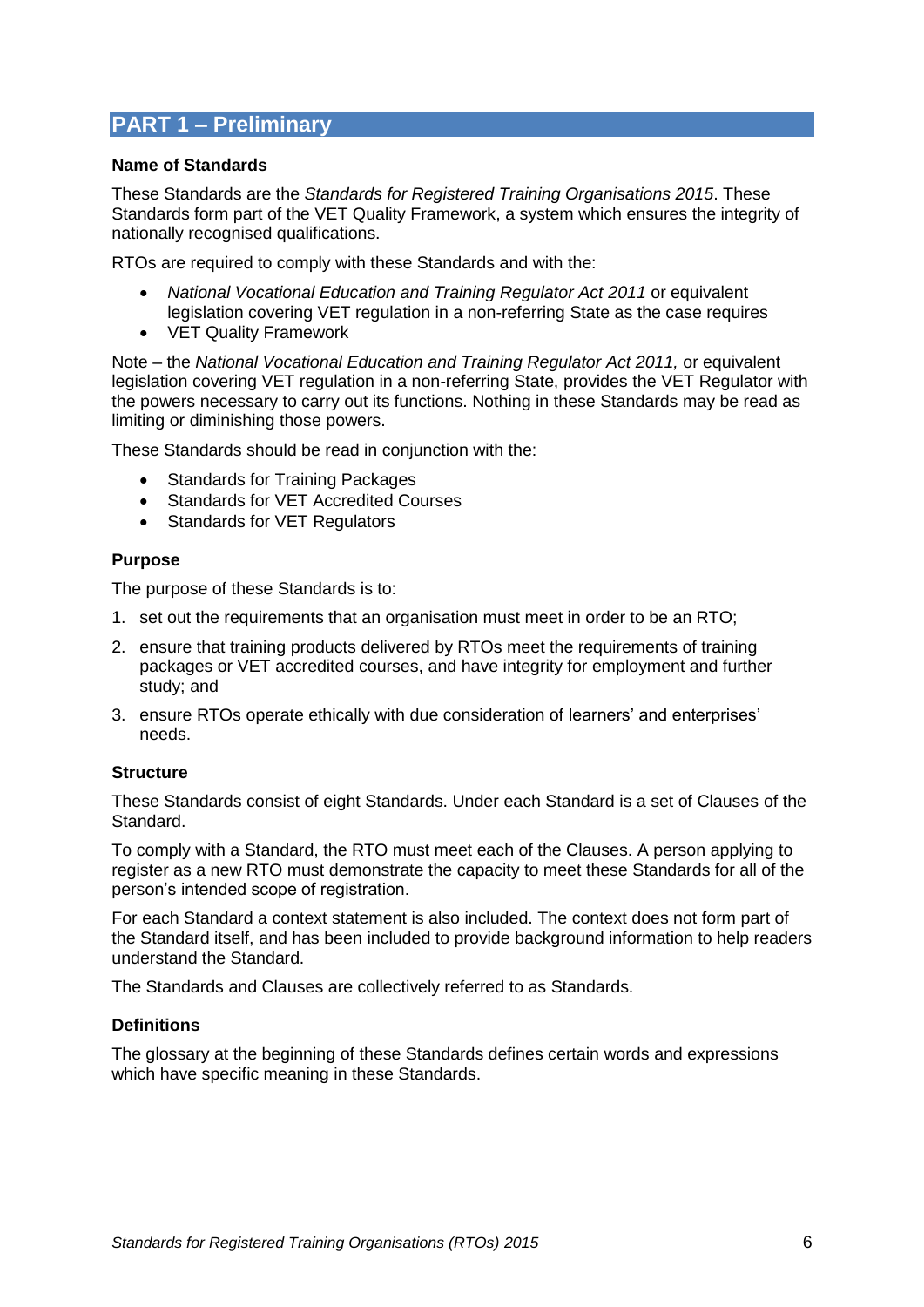#### **Glossary**

In these Standards, unless the contrary intention appears:

**Access and equity** means policies and approaches aimed at ensuring that VET is responsive to the individual needs of clients whose age, gender, cultural or ethnic background, disability, sexuality, language skills, literacy or numeracy level, unemployment, imprisonment or remote location may present a barrier to access, participation and the achievement of suitable outcomes.

**Accredited short course** means a course accredited by the VET Regulator in accordance with the Standards for VET Accredited Courses that leads to an AQF statement of attainment.

**AQF certification documentation** is the set of official documents that confirms that an AQF qualification or statement of attainment has been issued to an individual.

**AQF qualification** means an AQF qualification type endorsed in a training package or accredited in a VET accredited course.

**Assessment** means the process of collecting evidence and making judgements on whether competency has been achieved, to confirm that an individual can perform to the standard required in the workplace, as specified in a training package or VET accredited course.

**Assessment system** is a coordinated set of documented policies and procedures (including assessment materials and tools) that ensure assessments are consistent and are based on the Principles of Assessment contained in Table 1.8-1 and the Rules of Evidence contained in Table 1.8-2.

**Assessors** are persons who assess a learner's competence in accordance with Clauses [1.13](#page-15-0) to [1.16.](#page-15-1)

**Audit** means an audit or compliance audit undertaken by the VET Regulator.

**Australian Qualifications Framework (AQF)** means the framework for regulated qualifications in the Australian education and training system, as agreed by the Commonwealth, State and Territory ministerial council with responsibility for higher education.

**Authenticated VET transcript** has the meaning given in the *Student Identifiers Act 2014.*

**Client** means a learner, enterprise or organisation that uses or purchases the services provided by an RTO**.** 

**Code** means the unique identifier for units of competency, skill sets, VET accredited courses, modules, AQF qualifications or training packages as required by the Standards for Training Packages and Standards for VET Accredited Courses.

**Competency** means the consistent application of knowledge and skill to the standard of performance required in the workplace. It embodies the ability to transfer and apply skills and knowledge to new situations and environments.

**Current industry skills** are the knowledge, skills and experience required by VET trainers and assessors and those who provide training and assessment under supervision to ensure that their training and assessment is based on current industry practices and meets the needs of industry.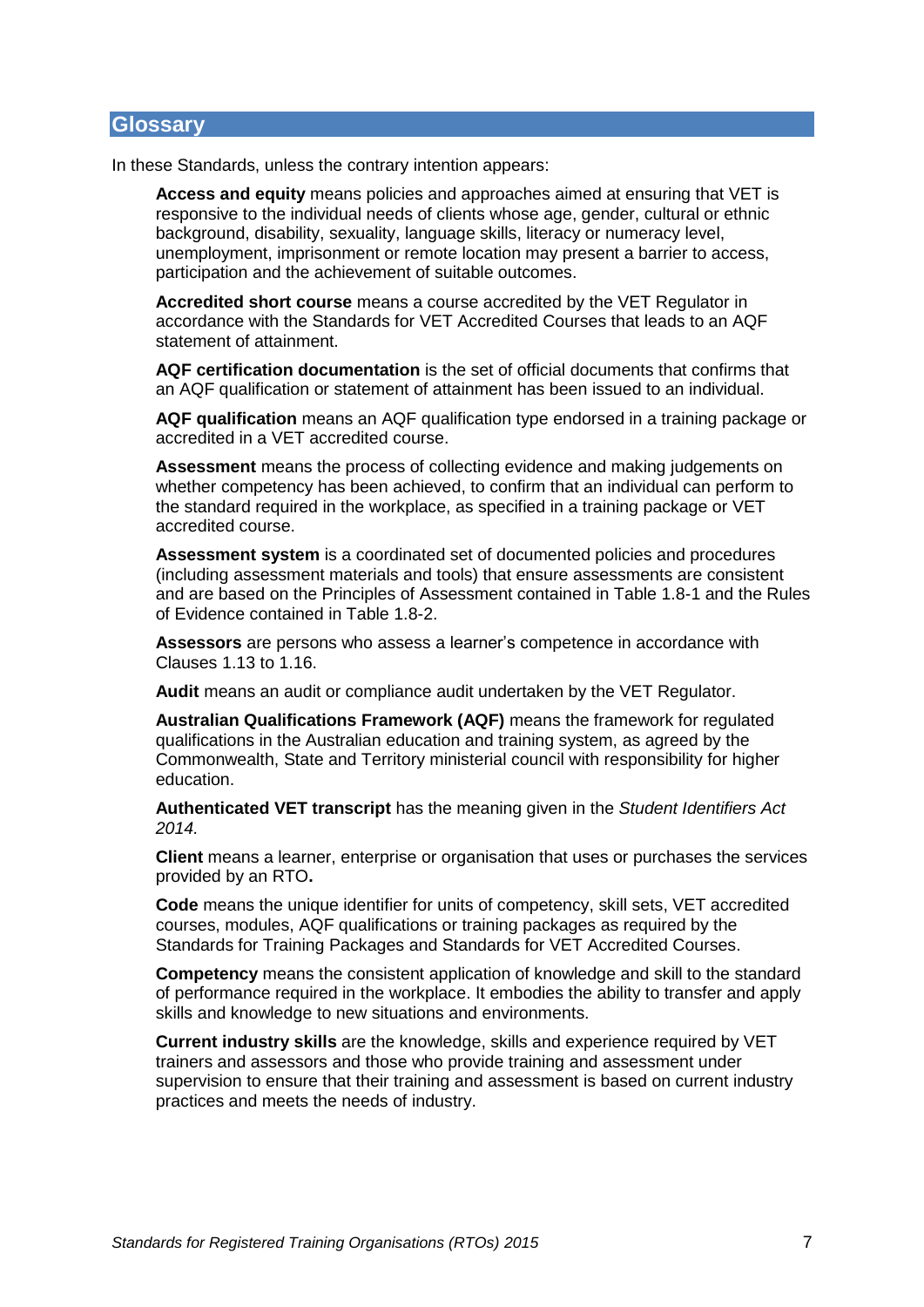Current industry skills may be informed by consultations with industry and may include, but is not limited to:

- a) having knowledge of and/or experience using the latest techniques and processes;
- b) possessing a high level of product knowledge;
- c) understanding and knowledge of legislation relevant to the industry and to employment and workplaces;
- d) being customer/client-oriented;
- e) possessing formal industry and training qualifications; and
- f) training content that reflects current industry practice.

**Data Provision Requirements** are the requirements for data provision as agreed by the Industry and Skills Council and implemented by the VET Regulator as required by its governing legislation.

**Educational and support services** may include, but are not limited to:

- a) pre-enrolment materials;
- b) study support and study skills programs;
- c) language, literacy and numeracy (LLN) programs or referrals to these programs;
- d) equipment, resources and/or programs to increase access for learners with disabilities and other learners in accordance with access and equity;
- e) learning resource centres;
- f) mediation services or referrals to these services;
- g) flexible scheduling and delivery of training and assessment;
- h) counselling services or referrals to these services;
- i) information and communications technology (ICT) support;
- j) learning materials in alternative formats, for example, in large print;
- k) learning and assessment programs contextualised to the workplace; and
- l) any other services that the RTO considers necessary to support learners to achieve competency.

#### **Executive officer** means:

- a) a person, by whatever name called and whether or not a director of the organisation, who is concerned in or takes part in the management of the RTO; or
- b) an administrator, receiver and manager, or liquidator of the organisation (other than a receiver and manager, or liquidator, appointed by a court); or
- c) if the RTO is a body corporate:
	- i. a person who, at any time during a period for which the organisation is registered, owns 15% or more of the organisation; or
	- ii. a person who, at any time during a period for which the organisation is registered, is entitled to receive 15% or more of dividends paid by the organisation; or
	- iii. the administrator of a deed of company arrangement executed by an organisation; or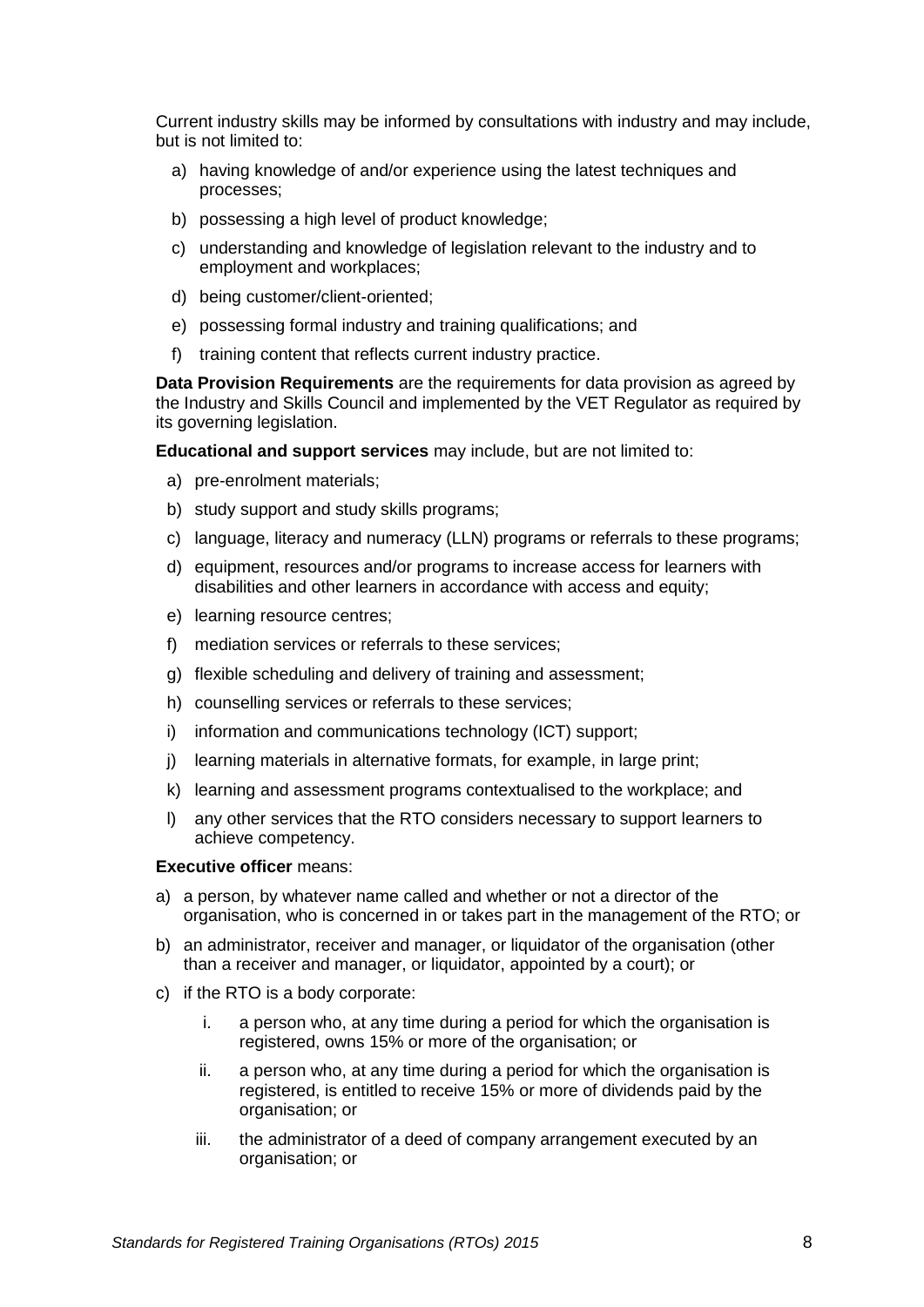iv. a trustee or other person administering a compromise or arrangement made between the organisation and another person or other persons.

**Financial Viability Risk Assessment Requirements** means the requirements made under section 158 of the *National Vocational Education and Training Regulator Act*  2011 or equivalent requirements made or adopted by the VET Regulator of a nonreferring State as the case requires.

#### **Government entity** means:

- a) a Department of State of the Commonwealth; or
- b) a Department of the Parliament established under the *Parliamentary Service Act 1999* of the Commonwealth;
- c) an Executive Agency, or Statutory Agency, within the meaning of the *Public Service Act 1999* of the Commonwealth;
- d) a Department of State of a State or Territory; or
- e) an organisation that:
	- (i) is not an entity; and
	- (ii) is either established by the Commonwealth, a State or a Territory (whether under a law or not) to carry on an enterprise or established for a public purpose by an Australian law; and
	- (iii) can be separately identified by reference to the nature of the activities carried on through the organisation or the location of the organisation whether or not the organisation is part of a department or branch described in paragraph (a), (b), (c) or (d) or of another organisation of the kind described in this paragraph.

**High managerial agent** means an employee or agent of the organisation with duties of such responsibility that his or her conduct may fairly be assumed to represent the organisation in relation to the business of providing courses.

**Independent validation** means**,** for the purposes of Clause 1.25, that the validation is carried out by a validator or validators who:

- a) are not employed or subcontracted by the RTO to provide training and assessment; and
- b) have no other involvement or interest in the operations of the RTO.

**Industry** means the bodies that have a stake in the services provided by RTOs. These can include, but are not limited to:

- a) enterprise/industry clients, e.g. employers;
- b) group training organisations:
- c) industry organisations;
- d) industry regulators;
- e) industry skills councils or similar bodies;
- f) industry training advisory bodies; and
- g) unions.

**Industry and Skills Council** means the Commonwealth, State and Territory ministerial council established by the Council of Australian Governments (COAG), or its successor.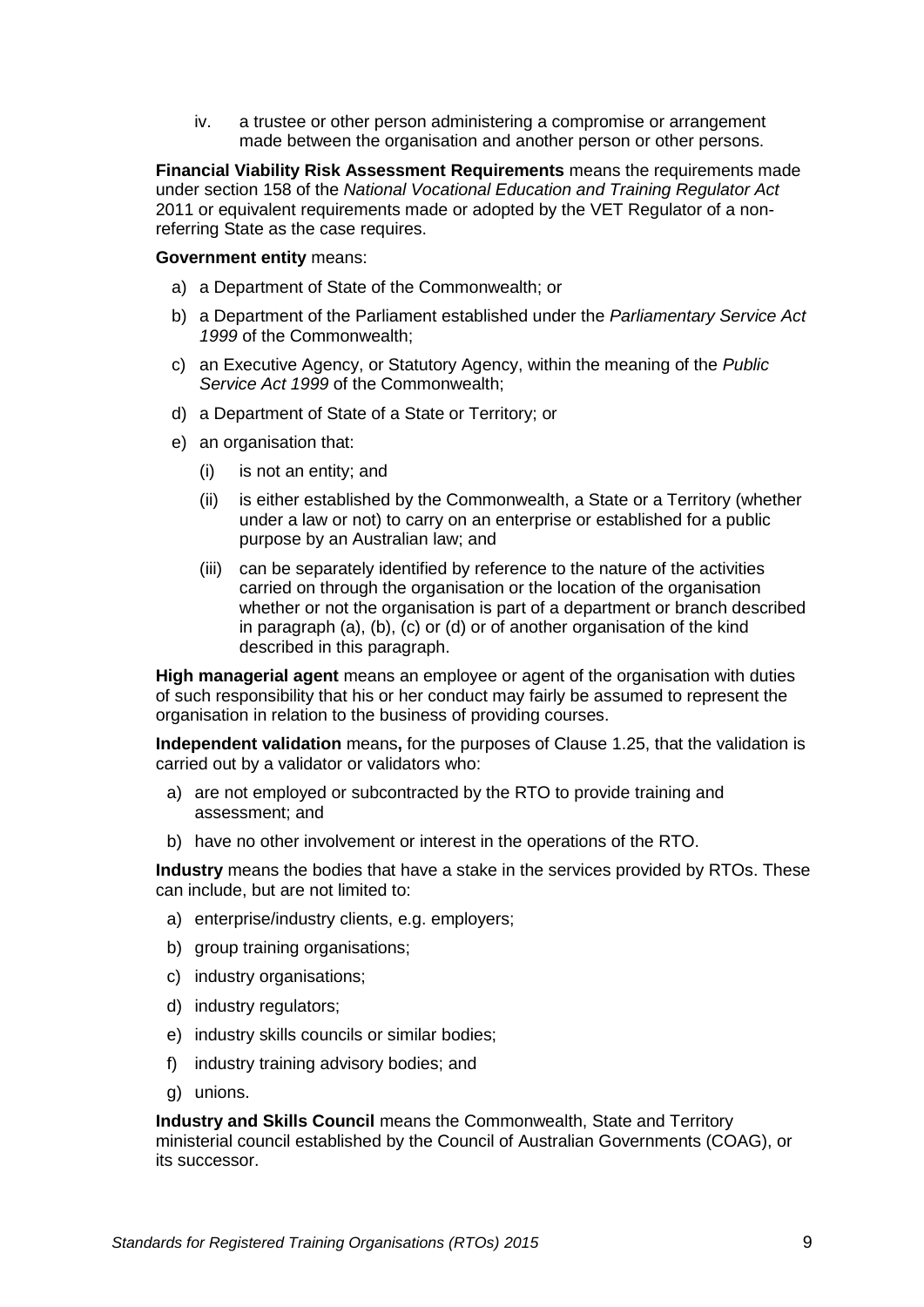**Industry engagement**, for the purposes of Clauses [1.5](#page-13-0) & [1.6,](#page-13-1) may include, but is not limited to, strategies such as:

- a) partnering with local employers, regional/national businesses, relevant industry bodies and/or enterprise RTOs;
- b) involving employer nominees in industry advisory committees and/or reference groups;
- c) embedding staff within enterprises;
- d) networking in an ongoing way with industry networks, peak bodies and/or employers;
- e) developing networks of relevant employers and industry representatives to participate in assessment validation; and
- f) exchanging knowledge, staff, and/or resources with employers, networks and industry bodies.

**Industry regulator** means a body or organisation responsible for the regulation and/or licensing arrangements within a specific industry or occupation.

**Learner** means a person being trained and/or assessed by the RTO for the purpose of issuing AQF certification documentation.

**Licensed or regulated outcome** means compliance with an eligibility requirement for an occupational licence or a legislative requirement to hold a particular training product in order to carry out an activity.

**Mode of delivery** means the method adopted to deliver training and assessment, including online, distance, or blended methods.

**Module** means a group of learning outcomes in a VET accredited course where it can be established that it is not possible to develop an appropriate unit of competency.

**National Register** means the register maintained by the Commonwealth Department responsible for VET and referred to in section 216 of the *National Vocational Education and Training Regulator Act 2011.* 

**Nationally Recognised Training (NRT) Logo** means the logo used nationally to signify training packages and VET accredited courses.

**Operations** of an RTO include training, assessment and administration and support services related to its registration, including those delivered across jurisdictions and offshore.

**Person** includes a body politic or corporate as well as an individual.

**Professional development** means activities that develop and/or maintain an individual's skills, knowledge, expertise and other characteristics as a trainer or assessor. This includes both formal and informal activities that encompass vocational competencies, currency of industry skills and knowledge and practice of vocational training, learning and assessment, including competency based training and assessment. Examples of professional development activities include:

- a) participation in courses, workshops, seminars, conferences, or formal learning programs;
- b) participation in mentoring, professional associations or other learning networks;
- c) personal development through individual research or reading of publications or other relevant information;
- d) participation in moderation or validation activities; and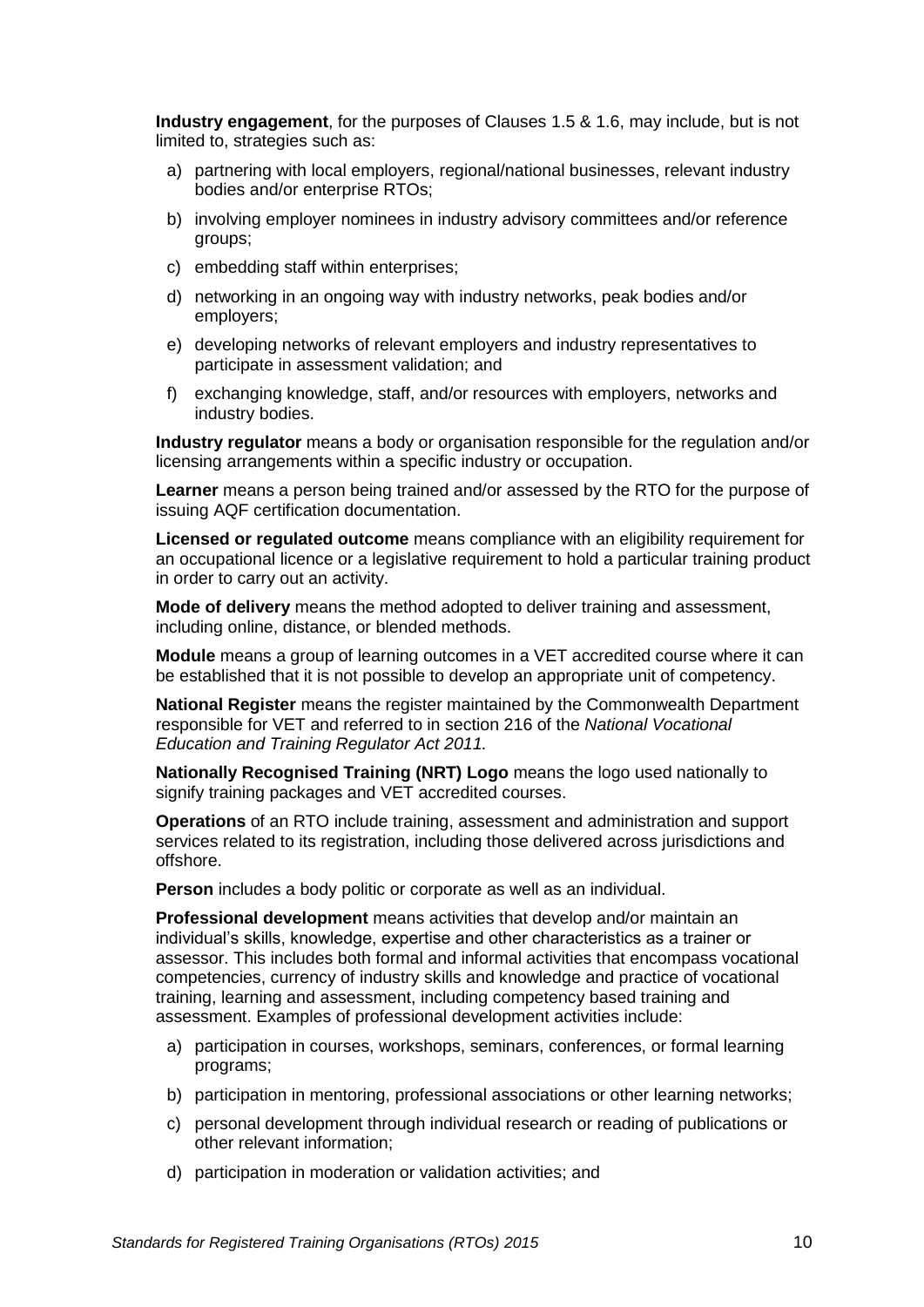e) participation in industry release schemes.

**Recognition of Prior Learning (RPL)** means an assessment process that assesses the competency/s of an individual that may have been acquired through formal, nonformal and informal learning to determine the extent to which that individual meets the requirements specified in the training package or VET accredited courses.

- a) formal learning refers to learning that takes place through a structured program of instruction and is linked to the attainment of an AQF qualification or statement of attainment (for example, a certificate, diploma or university degree);
- b) non-formal learning refers to learning that takes place through a structured program of instruction, but does not lead to the attainment of an AQF qualification or statement of attainment (for example, in-house professional development programs conducted by a business); and
- c) informal learning refers to learning that results through experience of workrelated, social, family, hobby or leisure activities (for example the acquisition of interpersonal skills developed through several years as a sales representative).

**Record** means a written, printed, or electronic document providing evidence that activities have been performed.

**Registrar** has the meaning given in the *Student Identifiers Act 2014.*

**Registration** means registration as an RTO by the VET Regulator, where that registration is then entered on the National Register.

**RTO** means a Registered Training Organisation.

**RTO code** means the registration identifier given to the RTO on the National Register.

**Scope of registration** means the training products for which an RTO is registered to issue AQF certification documentation. It allows the RTO to:

- a) both provide training delivery and assessment resulting in the issuance of AQF certification documentation by the RTO; or
- b) provide assessment resulting in the issuance of AQF certification documentation by the RTO.

**Services** mean training, assessment, related educational and support services and/or any activities related to the recruitment of prospective learners. It does not include services such as student counselling, mediation or ICT support.

**Skill set** means a single unit of competency or a combination of units of competency from a training package which link to a licensing or regulatory requirement, or a defined industry need.

**Standards for VET Accredited Courses** are the standards made under subsection 188(1) of the *National Vocational Education and Training Regulator Act 2011* or the equivalent requirements adopted by a non-referring State.

**Statement of attainment** means a statement issued to a person confirming that the person has satisfied the requirements of the unit/s of competency or accredited short course specified in the statement.

**Statistically valid** means for the purposes of these Standards, a random sample of appropriate size is selected to enable confidence that the result is sufficiently accurate to be accepted as representative of the total population of assessments being validated.

**Student Identifier** has the meaning given in the *Student Identifiers Act 2014*.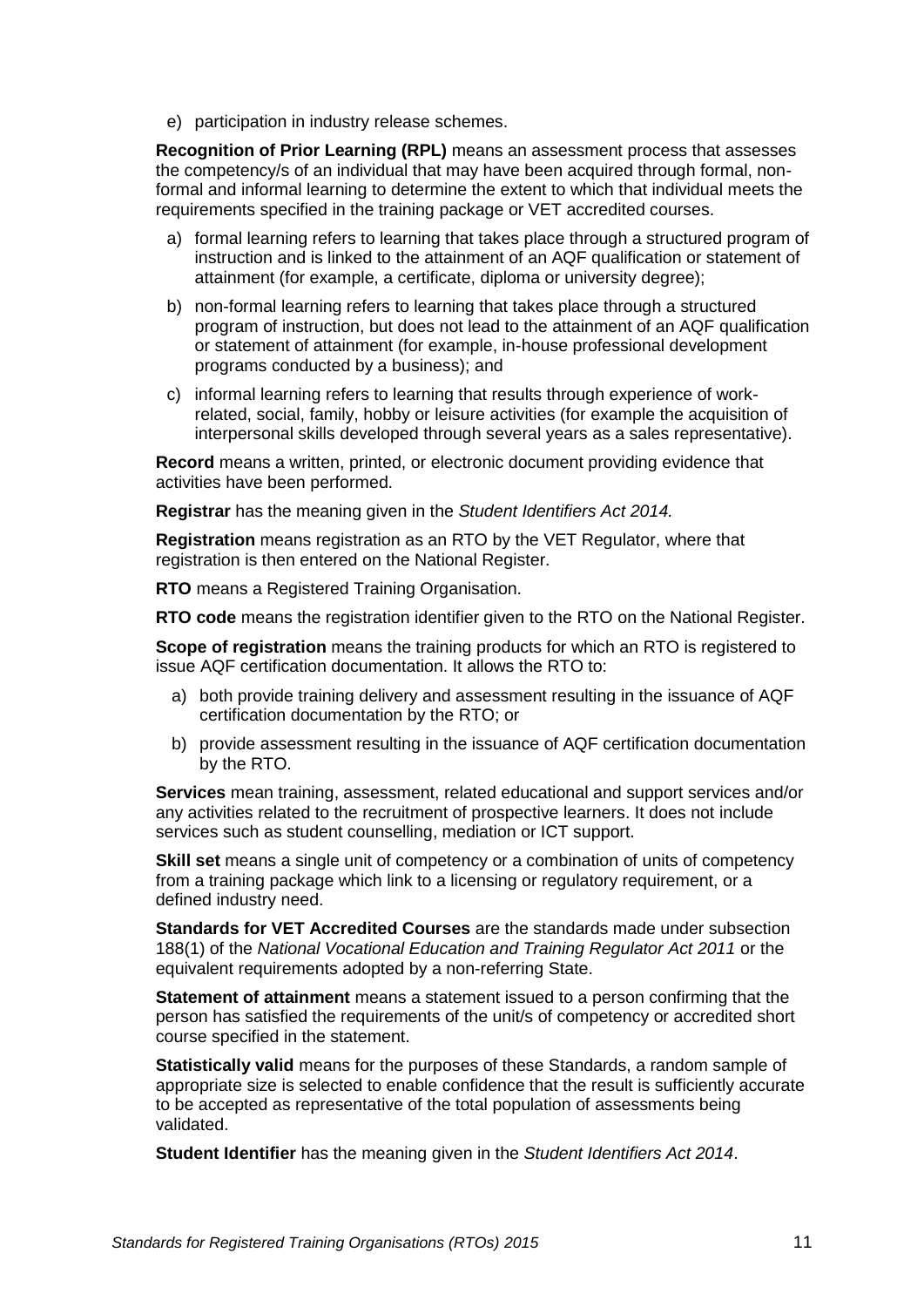**Third party** means any party that provides services on behalf of the RTO but does not include a contract of employment between an RTO and its employee.

**Trainers** are persons who provide training in accordance with Clause [1.13,](#page-15-0) [1.14](#page-15-2) and [1.16.](#page-15-1)

**Training** is the process used by an RTO or a third party delivering services on its behalf, to facilitate learning and the acquisition of competencies in relation to the training product on the RTO's scope of registration.

**Training and assessment strategies and practices** are the approach of, and method adopted by, an RTO with respect to training and assessment designed to enable learners to meet the requirements of the training package or accredited course.

**Training Package** means the components of a training package endorsed by the Industry and Skills Council or its delegate in accordance with the Standards for Training Packages. The endorsed components of a Training Package are: units of competency; assessment requirements (associated with each unit of competency); qualifications; and credit arrangements. The endorsed components form part of the requirements that an RTO must meet under these Standards. A training package also consists of a non-endorsed, quality assured companion volume/s which contains industry advice to RTOs on different aspects of implementation.

**Training Product** means AQF qualification, skill set, unit of competency, accredited short course and module.

**Unit of competency** means the specification of the standards of performance required in the workplace as defined in a training package.

**Validation** is the quality review of the assessment process. Validation involves checking that the assessment tool/s produce/s valid, reliable, sufficient, current and authentic evidence to enable reasonable judgements to be made as to whether the requirements of the training package or VET accredited courses are met. It includes reviewing a statistically valid sample of the assessments and making recommendations for future improvements to the assessment tool, process and/or outcomes and acting upon such recommendations.

**VET** means vocational education and training.

**VET accredited course** means a course accredited by the VET regulator in accordance with the Standards for VET Accredited Courses.

**VET Quality Framework** comprises:

- a) the Standards for Registered Training Organisations
- b) the Australian Qualifications Framework
- c) the Fit and Proper Person Requirements
- d) the Financial Viability Risk Assessment Requirements
- e) the Data Provision Requirements

#### **VET Regulator** means:

- a) the National VET Regulator; and
- b) a body of a non-referring State that is responsible for the kinds of matters dealt with under the VET legislation for that State.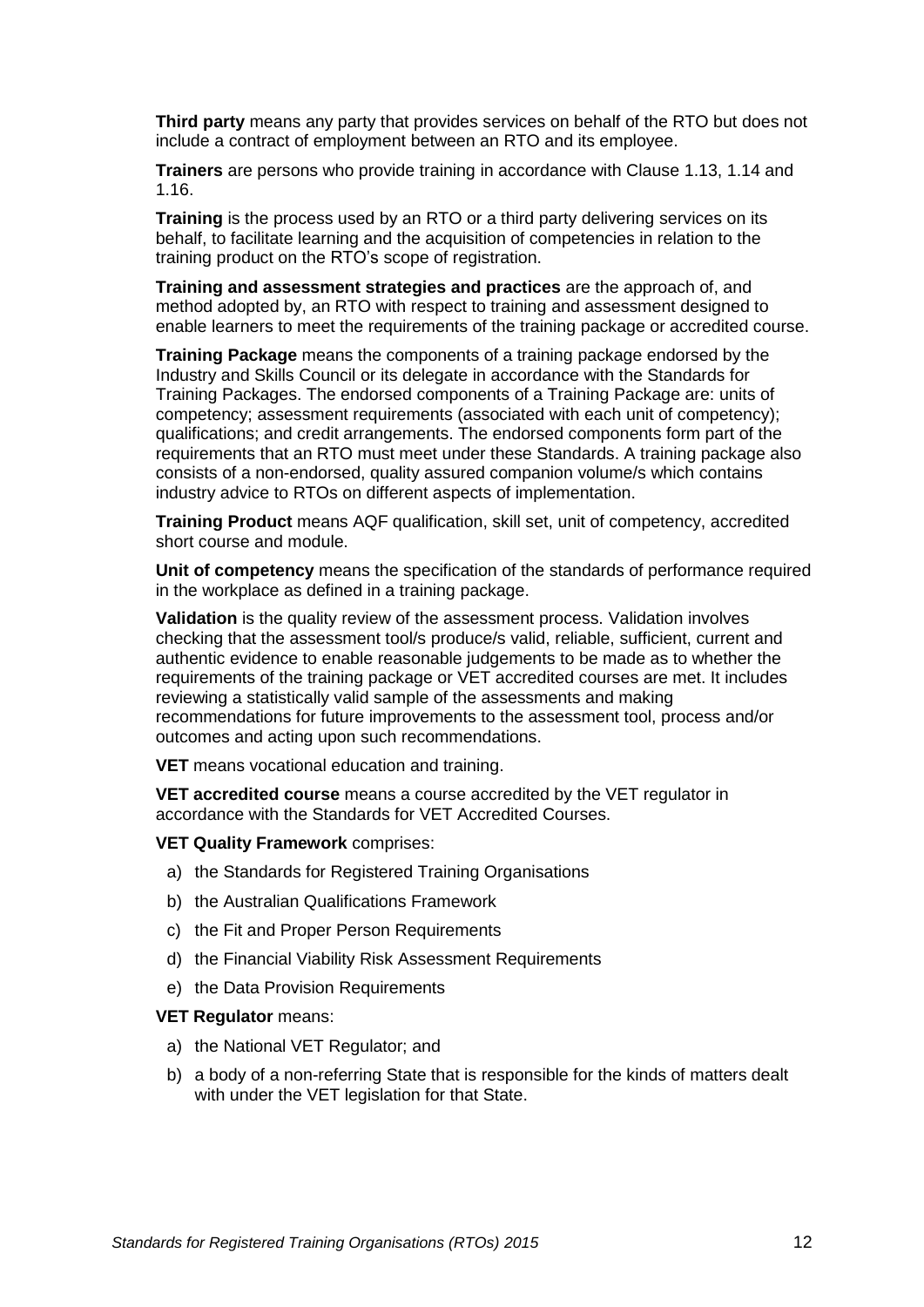### <span id="page-12-0"></span>**PART 2 – Training and assessment**

#### **Standard 1. The RTO's training and assessment strategies and practices are responsive to industry and learner needs and meet the requirements of training packages and VET accredited courses**

#### *Context:*

*Learners, employers and industry must have confidence in the integrity, currency and value of certification documents issued by RTOs, through high quality training and assessment practices that:*

- *meet the requirements of training packages and VET accredited courses;*
- *is responsive to industry and learner needs; and*
- *is delivered by appropriately qualified trainers and assessors with the right support services, facilities and equipment.*

*The RTO's training and assessment strategies and practices must have regard to the amount of training required for the learner to gain the competencies as specified in the relevant training package or VET accredited course. The amount of training will vary depending on the existing skills and knowledge of the learner, the mode of delivery and include any work placement arrangements.*

*To ensure thorough and rigorous assessment practices and results, RTOs must implement a comprehensive plan of systematic validation. RTOs must use a risk-based approach to developing the plan considering risk indicators such as the potential safety concerns to clients from an assessment outcome that is not valid, the mode of delivery, changes to training packages and/or licensing requirements.* 

*Trainers and assessors who are involved in training and assessment delivery being considered as part of the validation process may also participate in the validation process.* 

*There are differences in the operating characteristics and business objectives of RTOs and the evidence RTOs use to demonstrate compliance with this Standard will reflect those differences.*

To be compliant with [Standard 1](#page-12-0) the RTO must meet the following:

- 1.1. The RTO's training and assessment strategies and practices, including the amount of training they provide, are consistent with the requirements of training packages and VET accredited courses and enable each learner to meet the requirements for each unit of competency or module in which they are enrolled.
- 1.2. For the purposes of Clause 1.1, the RTO determines the amount of training they provide to each learner with regard to:
	- a) the existing skills, knowledge and the experience of the learner;
	- b) the mode of delivery; and
	- c) where a full qualification is not being delivered, the number of units and/or modules being delivered as a proportion of the full qualification.
- 1.3. The RTO has, for all of its scope of registration, and consistent with its training and assessment strategies, sufficient:
	- a) trainers and assessors to deliver the training and assessment;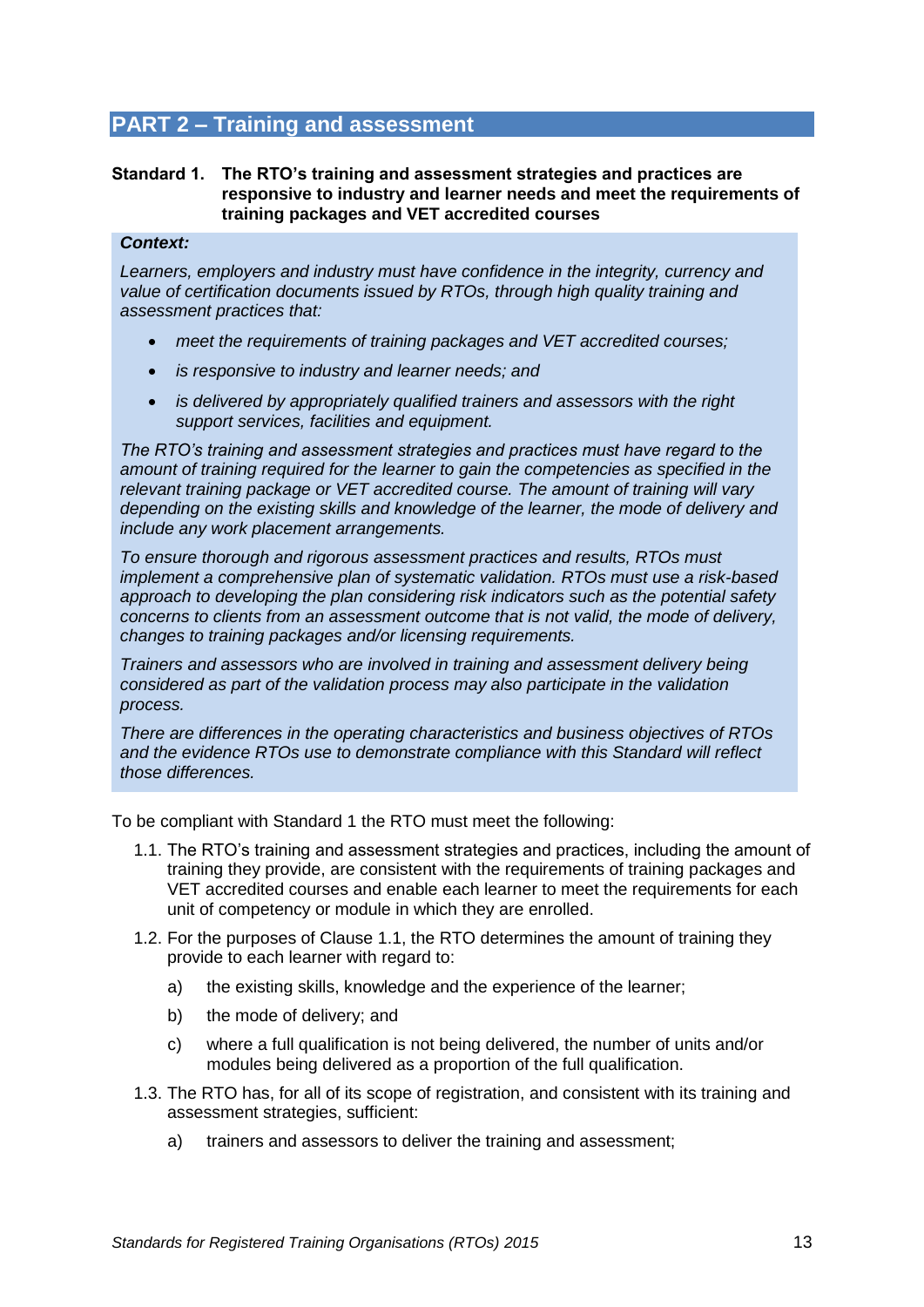- b) educational and support services to meet the needs of the learner cohort/s undertaking the training and assessment;
- c) learning resources to enable learners to meet the requirements for each unit of competency, and which are accessible to the learner regardless of location or mode of delivery; and
- d) facilities, whether physical or virtual, and equipment to accommodate and support the number of learners undertaking the training and assessment.
- 1.4. The RTO meets all requirements specified in the relevant training package or VET accredited course.

#### *Industry relevance*

- <span id="page-13-0"></span>1.5. The RTO's training and assessment practices are relevant to the needs of industry and informed by industry engagement.
- <span id="page-13-1"></span>1.6. The RTO implements a range of strategies for industry engagement and systematically uses the outcome of that industry engagement to ensure the industry relevance of:
	- a) its training and assessment strategies, practices and resources; and
	- b) the current industry skills of its trainers and assessors.

#### *Learner support*

1.7. The RTO determines the support needs of individual learners and provides access to the educational and support services necessary for the individual learner to meet the requirements of the training product as specified in training packages or VET accredited courses.

#### *Assessment*

- 1.8. The RTO implements an assessment system that ensures that assessment (including recognition of prior learning):
	- a) complies with the assessment requirements of the relevant training package or VET accredited course; and
	- b) is conducted in accordance with the Principles of Assessment contained in Table 1.8-1 and the Rules of Evidence contained in Table 1.8-2.

#### **Table 1.8-1: Principles of Assessment**

| <b>Fairness</b> | The individual learner's needs are considered in the assessment process.                                                                                                                 |  |
|-----------------|------------------------------------------------------------------------------------------------------------------------------------------------------------------------------------------|--|
|                 | Where appropriate, reasonable adjustments are applied by the RTO to take into<br>account the individual learner's needs.                                                                 |  |
|                 | The RTO informs the learner about the assessment process, and provides the<br>learner with the opportunity to challenge the result of the assessment and be<br>reassessed if necessary.  |  |
| Flexibility     | Assessment is flexible to the individual learner by:                                                                                                                                     |  |
|                 | reflecting the learner's needs;                                                                                                                                                          |  |
|                 | assessing competencies held by the learner no matter how or where they have<br>been acquired; and                                                                                        |  |
|                 | drawing from a range of assessment methods and using those that are<br>appropriate to the context, the unit of competency and associated assessment<br>requirements, and the individual. |  |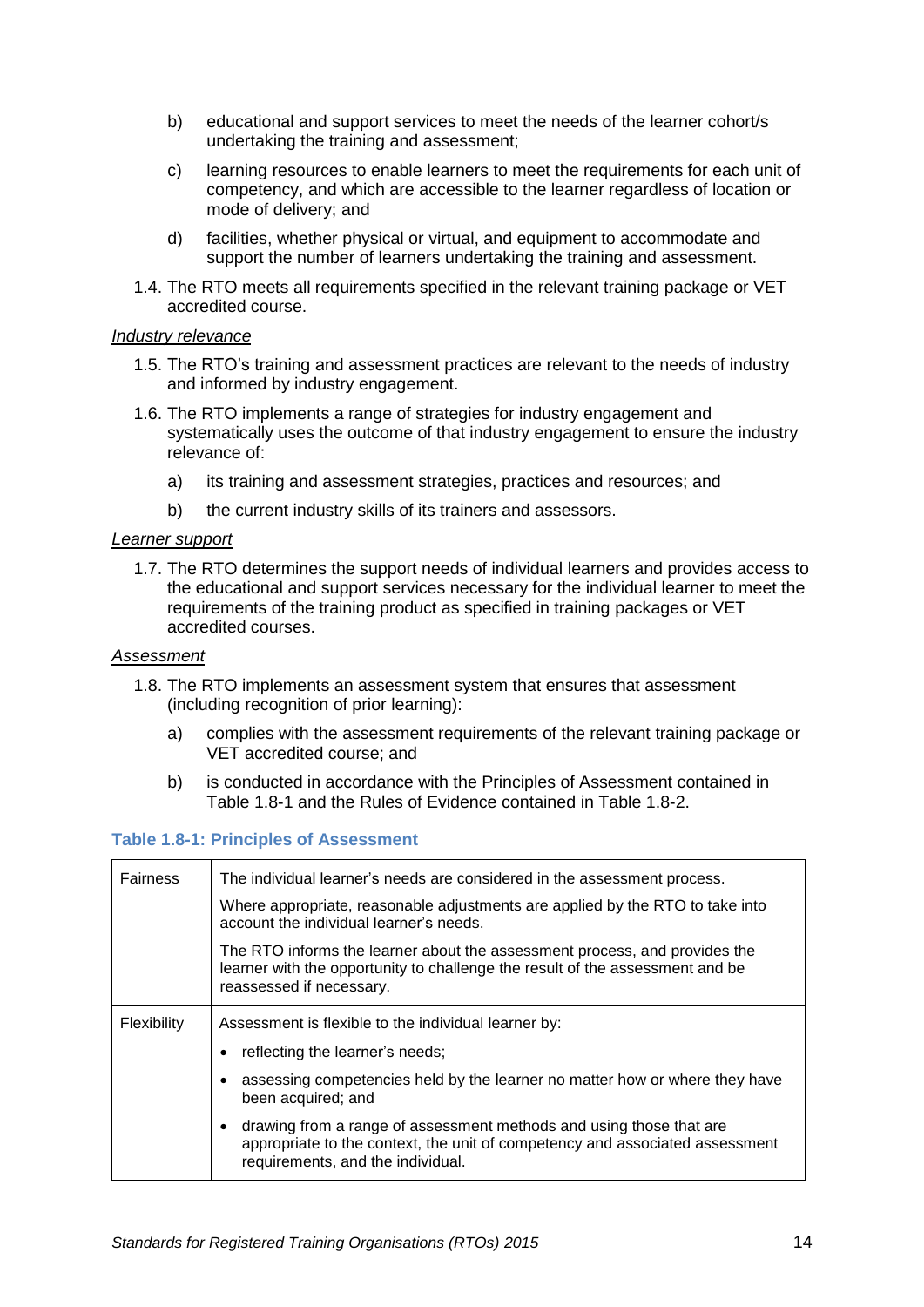| Validity    | Any assessment decision of the RTO is justified, based on the evidence of<br>performance of the individual learner.                                                                      |  |
|-------------|------------------------------------------------------------------------------------------------------------------------------------------------------------------------------------------|--|
|             | Validity requires:                                                                                                                                                                       |  |
|             | assessment against the unit/s of competency and the associated assessment<br>requirements covers the broad range of skills and knowledge that are essential<br>to competent performance; |  |
|             | assessment of knowledge and skills is integrated with their practical application;                                                                                                       |  |
|             | assessment to be based on evidence that demonstrates that a learner could<br>demonstrate these skills and knowledge in other similar situations; and                                     |  |
|             | judgement of competence is based on evidence of learner performance that is<br>aligned to the unit/s of competency and associated assessment requirements.                               |  |
| Reliability | Evidence presented for assessment is consistently interpreted and assessment<br>results are comparable irrespective of the assessor conducting the assessment.                           |  |

#### **Table 1.8-2: Rules of Evidence**

| Validity     | The assessor is assured that the learner has the skills, knowledge and attributes as<br>described in the module or unit of competency and associated assessment<br>requirements.  |
|--------------|-----------------------------------------------------------------------------------------------------------------------------------------------------------------------------------|
| Sufficiency  | The assessor is assured that the quality, quantity and relevance of the assessment<br>evidence enables a judgement to be made of a learner's competency.                          |
| Authenticity | The assessor is assured that the evidence presented for assessment is the<br>learner's own work.                                                                                  |
| Currency     | The assessor is assured that the assessment evidence demonstrates current<br>competency. This requires the assessment evidence to be from the present or the<br>very recent past. |

- <span id="page-14-0"></span>1.9. The RTO implements a plan for ongoing systematic validation of assessment practices and judgements that includes for each training product on the RTO's scope of registration:
	- a) when assessment validation will occur;
	- b) which training products will be the focus of the validation;
	- c) who will lead and participate in validation activities; and
	- d) how the outcomes of these activities will be documented and acted upon.
- 1.10. For the purposes of Clause [1.9,](#page-14-0) each training product is validated at least once every five years, with at least 50% of products validated within the first three years of each five year cycle, taking into account the relative risks of all of the training products on the RTO's scope of registration, including those risks identified by the VET Regulator.
- 1.11. For the purposes of Clause [1.9,](#page-14-0) systematic validation of an RTO's assessment practices and judgements is undertaken by one or more persons who are not directly involved in the particular instance of delivery and assessment of the training product being validated, and who collectively have:
	- a) vocational competencies and current industry skills relevant to the assessment being validated;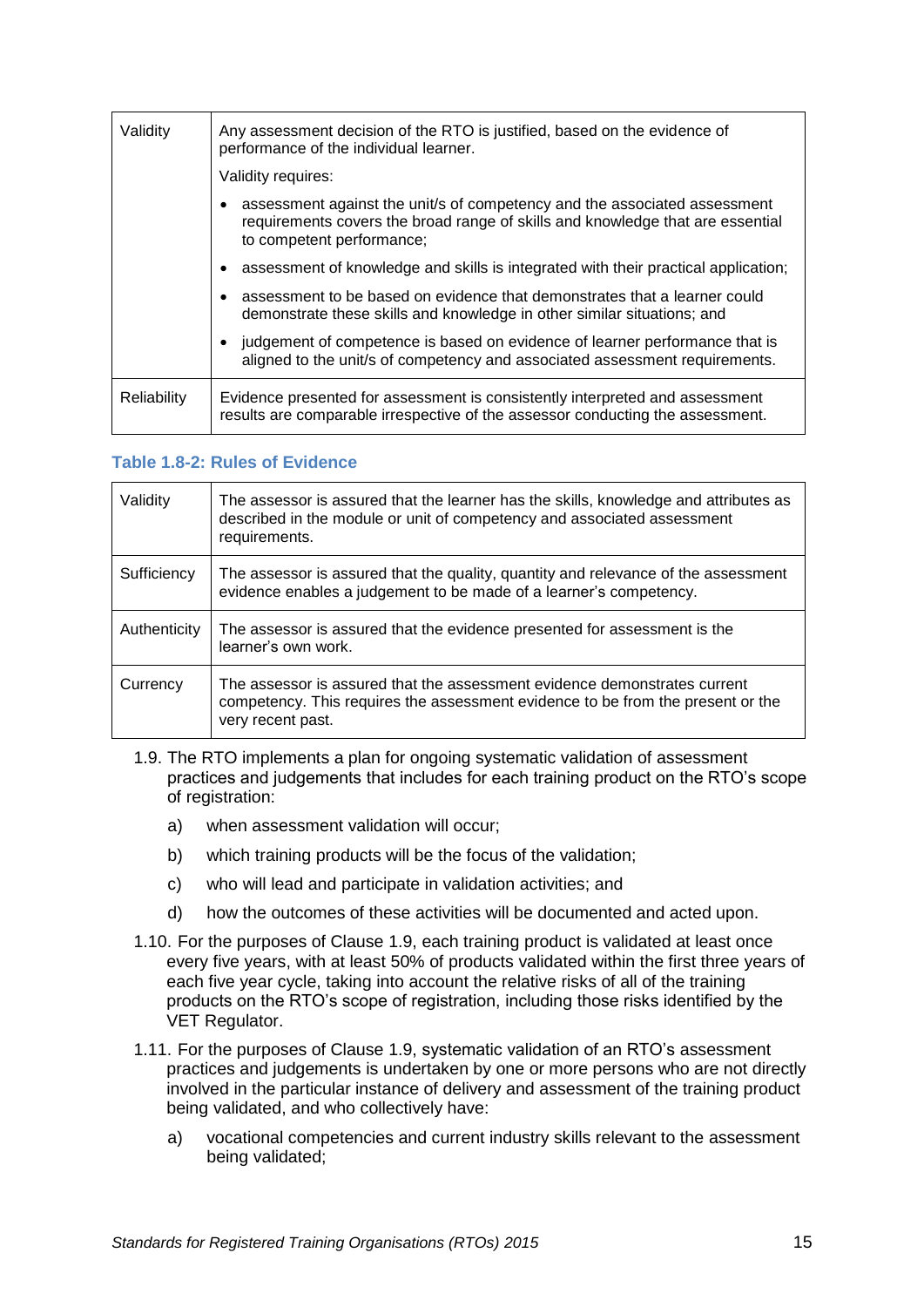- b) current knowledge and skills in vocational teaching and learning; and
- c) the training and assessment qualification or assessor skill set referred to in Item 1 or 3 of [Schedule 1.](#page-26-0)

Industry experts may be involved in validation to ensure there is the combination of expertise set out in (a) to (c) above.

1.12. The RTO offers recognition of prior learning to individual learners.

#### *Trainers and assessors*

- <span id="page-15-0"></span>1.13. In addition to the requirements specified in Clause [1.14](#page-15-2) and Claus[e 1.15,](#page-15-3) the RTO's training and assessment is delivered only by persons who have:
	- a) vocational competencies at least to the level being delivered and assessed;
	- b) current industry skills directly relevant to the training and assessment being provided; and
	- c) current knowledge and skills in vocational training and learning that informs their training and assessment.

Industry experts may also be involved in the assessment judgement, working alongside the trainer and/or assessor to conduct the assessment.

- <span id="page-15-2"></span>1.14. The RTO's training and assessment is delivered only by persons who have:
	- a) prior to 1 January 2016, the training and assessment qualification specified in Item 1 or Item 2 of [Schedule 1,](#page-26-0) or demonstrated equivalence of competencies; and
	- b) from 1 January 2016, the training and assessment qualification specified in Item 1 or Item 2 of [Schedule 1.](#page-26-0)
- <span id="page-15-3"></span>1.15. Where a person conducts assessment only, the RTO ensures that the person has:
	- a) prior to 1 January 2016, the training and assessment qualification specified in Item 1 or Item 2 or Item 3 of [Schedule 1,](#page-26-0) or demonstrated equivalence of competencies; and
	- b) from 1 January 2016, Item 1 or Item 2 or Item 3 of [Schedule 1.](#page-26-0)
- <span id="page-15-1"></span>1.16. The RTO ensures that all trainers and assessors undertake professional development in the fields of the knowledge and practice of vocational training, learning and assessment including competency based training and assessment.

#### *Individuals working under the supervision of a trainer*

- <span id="page-15-4"></span>1.17. Where the RTO, in delivering training and assessment, engages an individual who is not a trainer or assessor, the individual works under the supervision of a trainer and does not determine assessment outcomes.
- <span id="page-15-5"></span>1.18. The RTO ensures that any individual working under the supervision of a trainer under Clause [1.17:](#page-15-4)
	- a) holds the skill set defined in Item 4 of [Schedule 1](#page-26-0) or, prior to 1 January 2016, is able to demonstrate equivalence of competencies;
	- b) has vocational competencies at least to the level being delivered and assessed; and
	- c) has current industry skills directly relevant to the training and assessment being provided.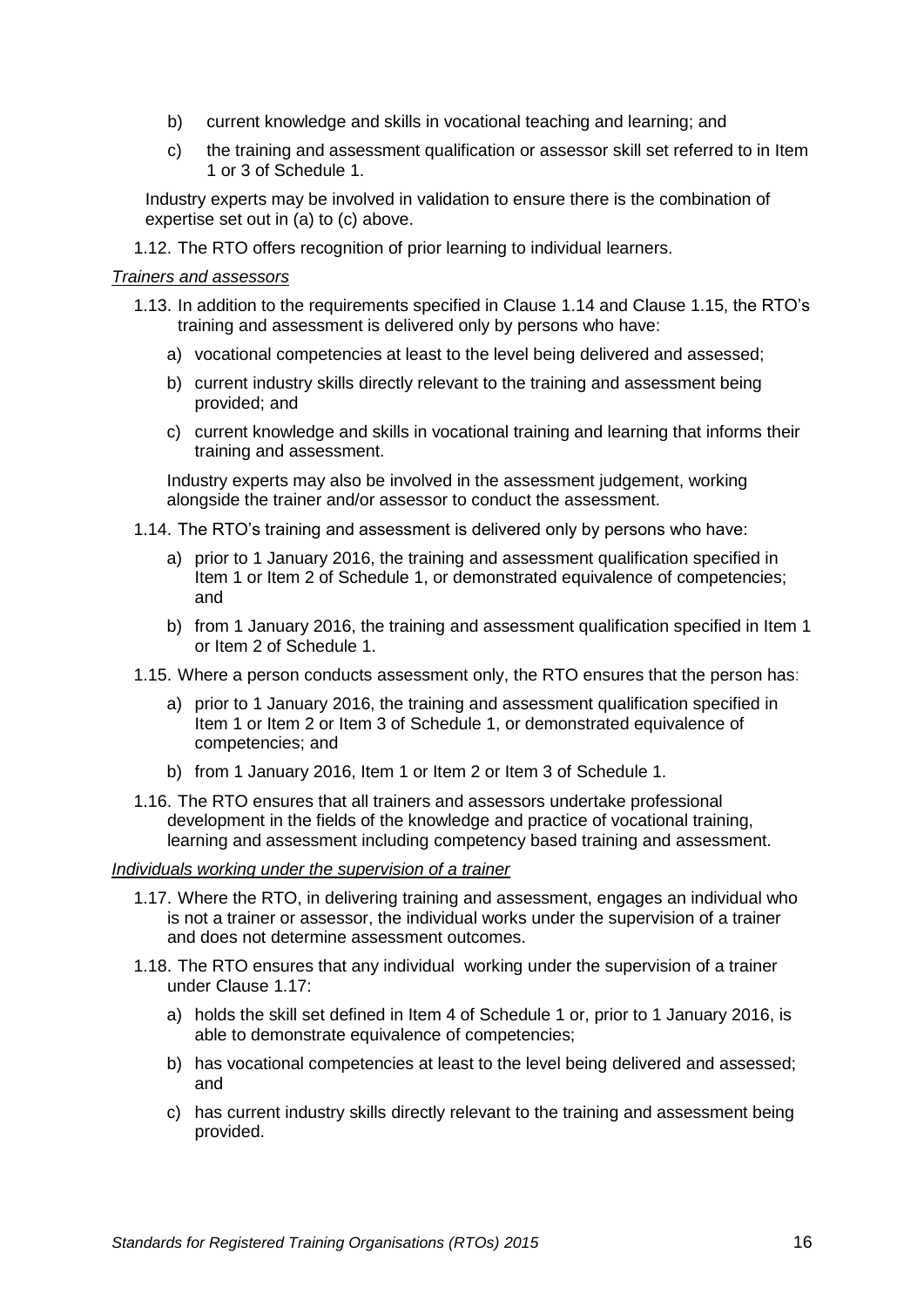- <span id="page-16-0"></span>1.19. Where the RTO engages an individual under Clause [1.17,](#page-15-4) it ensures that the training and assessment complies with [Standard 1.](#page-12-0)
- 1.20. Without limiting Clauses [1.17](#page-15-4) [1.19,](#page-16-0) the RTO:
	- a) determines and puts in place:
		- i) the level of the supervision required; and
		- ii) any requirements, conditions or restrictions considered necessary on the individual's involvement in the provision of training and collection of assessment evidence; and
	- b) ensures that trainers providing supervision monitor and are accountable for all training provision and collection of assessment evidence by the individual under their supervision.

#### *Delivery of the training and assessment qualifications for trainers and assessors*

- 1.21. Prior to 1 January 2016, to deliver any AQF qualification or skill set from the Training and Education Training Package (or its successor) the RTO must ensure all trainers and assessors delivering the training and assessment:
	- a) hold the training and assessment qualification at least to the level being delivered; or
	- b) have demonstrated equivalence of competencies.
- <span id="page-16-2"></span>1.22. From 1 January 2016, to deliver any AQF qualification or skill set from the Training and Education Training Package (or its successor) the RTO must ensure all trainers and assessors delivering the training and assessment hold the training and assessment qualification at least to the level being delivered.
- <span id="page-16-3"></span>1.23. From 1 January 2017, to deliver the training and assessment qualification specified in Item 1 of Schedule 1, or any assessor skill set from the Training and Education Training Package (or its successor), the RTO must ensure all trainers and assessors delivering the training and assessment:
	- a) hold the qualification specified in Item 5 of Schedule 1; or
	- b) work under the supervision of a trainer that meets the requirement set out in (a) above.
- <span id="page-16-1"></span>1.24. The RTO must ensure that any individual working under supervision under Clause [1.23.b\)](#page-16-1) holds the qualification specified in Item 1 of Schedule 1 and does not determine assessment outcomes.

Note: from 1 January 2017, the requirements set out in Clause [1.22](#page-16-2) continue to apply to any other AQF qualification or skill set from the Training and Education Training Package (or its successor).

#### *Independent validation of training and assessment qualifications*

<span id="page-16-4"></span>1.25. From 1 January 2016, to deliver any AQF qualification or assessor skill set from the Training and Education Training Package (or its successor), the RTO must have undergone an independent validation of its assessment system, tools, processes and outcomes in accordance with the requirements contained in [Schedule 2](#page-27-0) (and the definitions of **independent validation** and **validation**).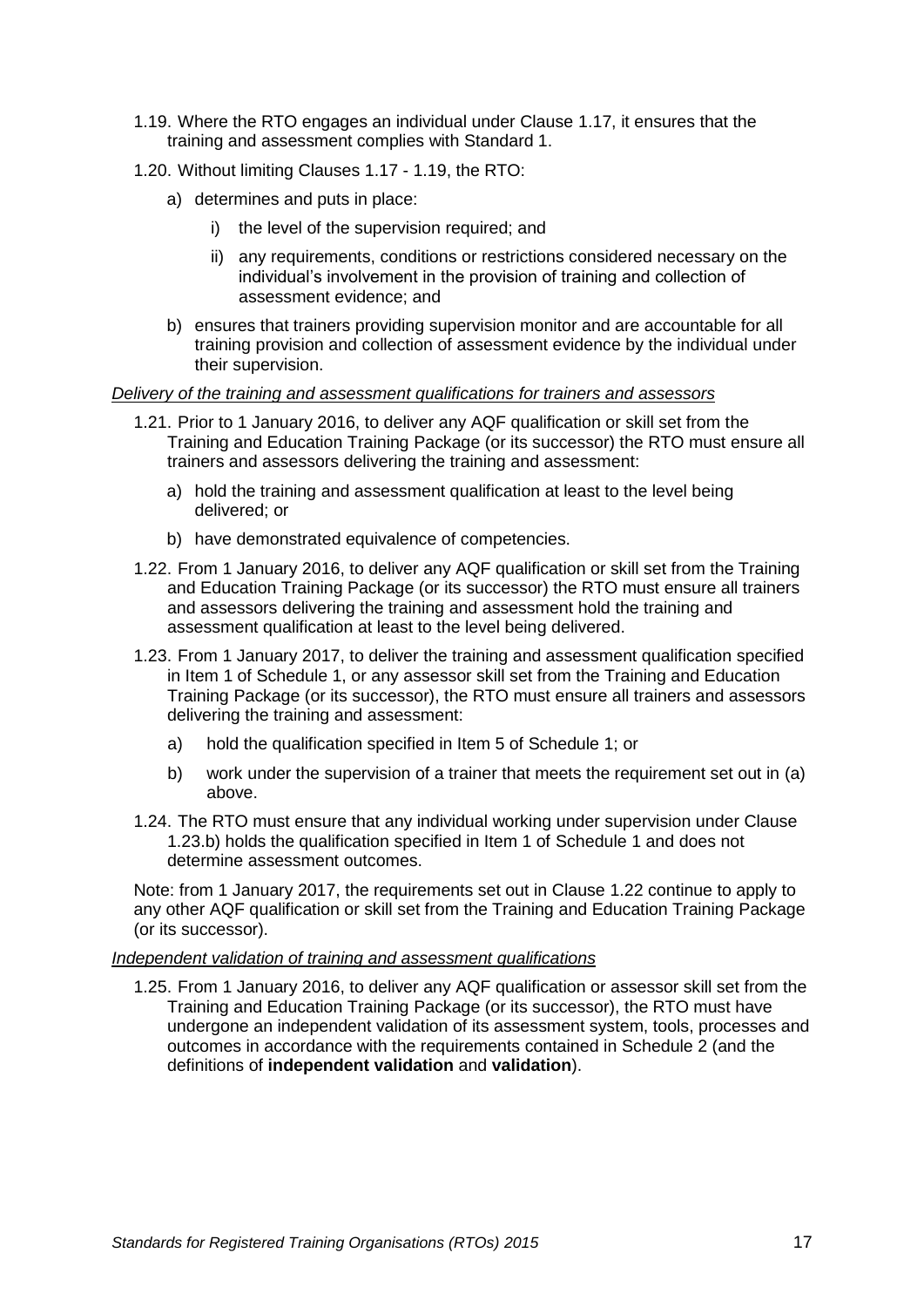#### *Transition of training products*

- <span id="page-17-2"></span><span id="page-17-1"></span>1.26. Subject to Clause [1.27](#page-17-0) and unless otherwise approved by the VET Regulator, the RTO ensures that:
	- a) where a training product on its scope of registration is superseded, all learners' training and assessment is completed and the relevant AQF certification documentation is issued or learners are transferred into its replacement, within a period of one year from the date the replacement training product was released on the National Register;
	- b) where an AQF qualification is no longer current and has not been superseded, all learners' training and assessment is completed and the relevant AQF certification documentation issued within a period of two years from the date the AQF qualification was removed or deleted from the National Register;
	- c) where a skill set, unit of competency, accredited short course or module is no longer current and has not been superseded, all learners' training and assessment is completed and the relevant AQF certification documentation issued within a period of one year from the date the skill set, unit of competency, accredited short course or module was removed or deleted from the National Register; and
	- d) a new learner does not commence training and assessment in a training product that has been removed or deleted from the National Register.
- <span id="page-17-0"></span>1.27. The requirements specified in Clause [1.26](#page-17-1) [\(a\)](#page-17-2) do not apply where a training package requires the delivery of a superseded unit of competency.

#### <span id="page-17-3"></span>**Standard 2. The operations of the RTO are quality assured.**

#### *Context:*

*The RTO is ultimately responsible for ensuring quality training and assessment within their organisation and scope of registration, regardless of any third party arrangements where training and/or assessment is delivered on their behalf. This includes where the RTO subcontracts the delivery of services to a third party and the third party further subcontracts the delivery of services, but the AQF certification documentation will be issued by the RTO. The RTO must have a written agreement with any party that delivers services on its behalf.*

*The RTO is responsible for developing, implementing, monitoring and evaluating quality training and assessment strategies and practices that meet training package and VET accredited course requirements.*

*Evaluating information about performance and using such information to inform quality assurance of services and improve training and assessment is sound business and educational practice. The information used to evaluate RTO performance must be relevant to the operating characteristics and business objectives of the RTO and will vary from one RTO to another.*

To be compliant with [Standard 2](#page-17-3) the RTO must meet the following:

2.1. The RTO ensures it complies with these Standards at all times, including where services are being delivered on its behalf. This applies to all operations of an RTO within its scope of registration.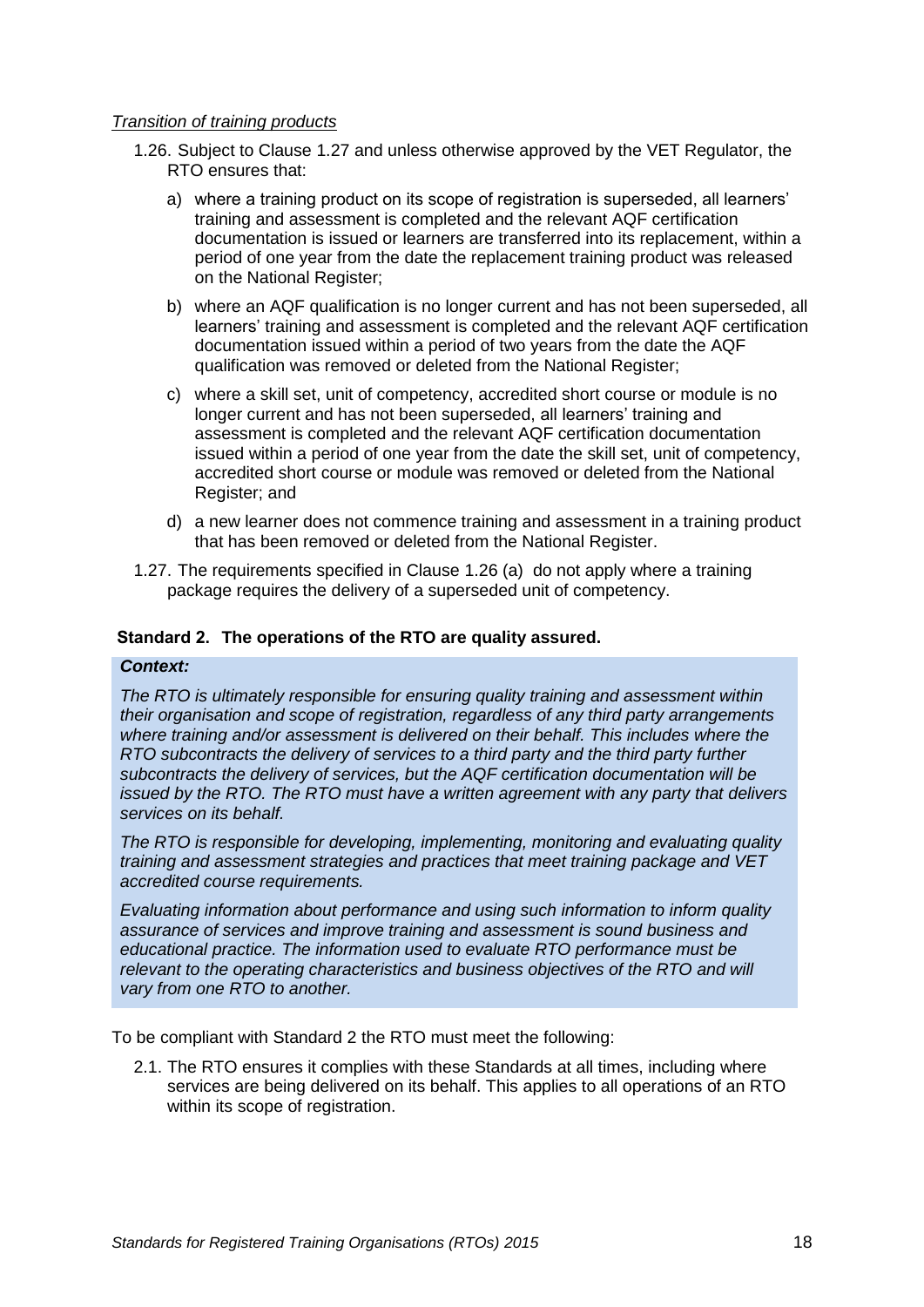- 2.2. The RTO:
	- a) systematically monitors the RTO's training and assessment strategies and practices to ensure ongoing compliance with [Standard 1;](#page-12-0) and
	- b) systematically evaluates and uses the outcomes of the evaluations to continually improve the RTO's training and assessment strategies and practices. Evaluation information includes but is not limited to quality/performance indicator data collected under Clause [7.5,](#page-24-0) validation outcomes, client, trainer and assessor feedback and complaints and appeals.
- <span id="page-18-1"></span>2.3. The RTO ensures that where services are provided on its behalf by a third party the provision of those services is the subject of a written agreement.
- 2.4. The RTO has sufficient strategies and resources to systematically monitor any services delivered on its behalf, and uses these to ensure that the services delivered comply with these Standards at all times.

#### <span id="page-18-0"></span>**Standard 3. The RTO issues, maintains and accepts AQF certification documentation in accordance with these Standards and provides access to learner records.**

#### *Context:*

*To maintain the integrity and national recognition of training products, AQF certification must be consistent in presentation and RTOs must accept the certification issued by other RTOs. This is the purpose of nationally agreed requirements about the nature of certification content and presentation and maintenance. Learner needs should be met through timely issuance of AQF certification documentation and access to their records.*

*RTOs are not obliged to issue any certification that would be entirely comprised of units or modules completed at another RTO or RTOs.*

To be compliant with [Standard 3](#page-18-0) the RTO must meet the following:

- 3.1. The RTO issues AQF certification documentation only to a learner whom it has assessed as meeting the requirements of the training product as specified in the relevant training package or VET accredited course.
- 3.2. All AQF certification documentation issued by an RTO meets the requirements of Schedule 5.
- 3.3. AQF certification documentation is issued to a learner within 30 calendar days of the learner being assessed as meeting the requirements of the training product if the training program in which the learner is enrolled is complete, and providing all agreed fees the learner owes to the RTO have been paid.
- 3.4. Records of learner AQF certification documentation are maintained by the RTO in accordance with the requirements of Schedule 5 and are accessible to current and past learners.
- 3.5. The RTO accepts and provides credit to learners for units of competency and/or modules (unless licensing or regulatory requirements prevent this) where these are evidenced by:
	- a) AQF certification documentation issued by any other RTO or AQF authorised issuing organisation; or
	- b) authenticated VET transcripts issued by the Registrar.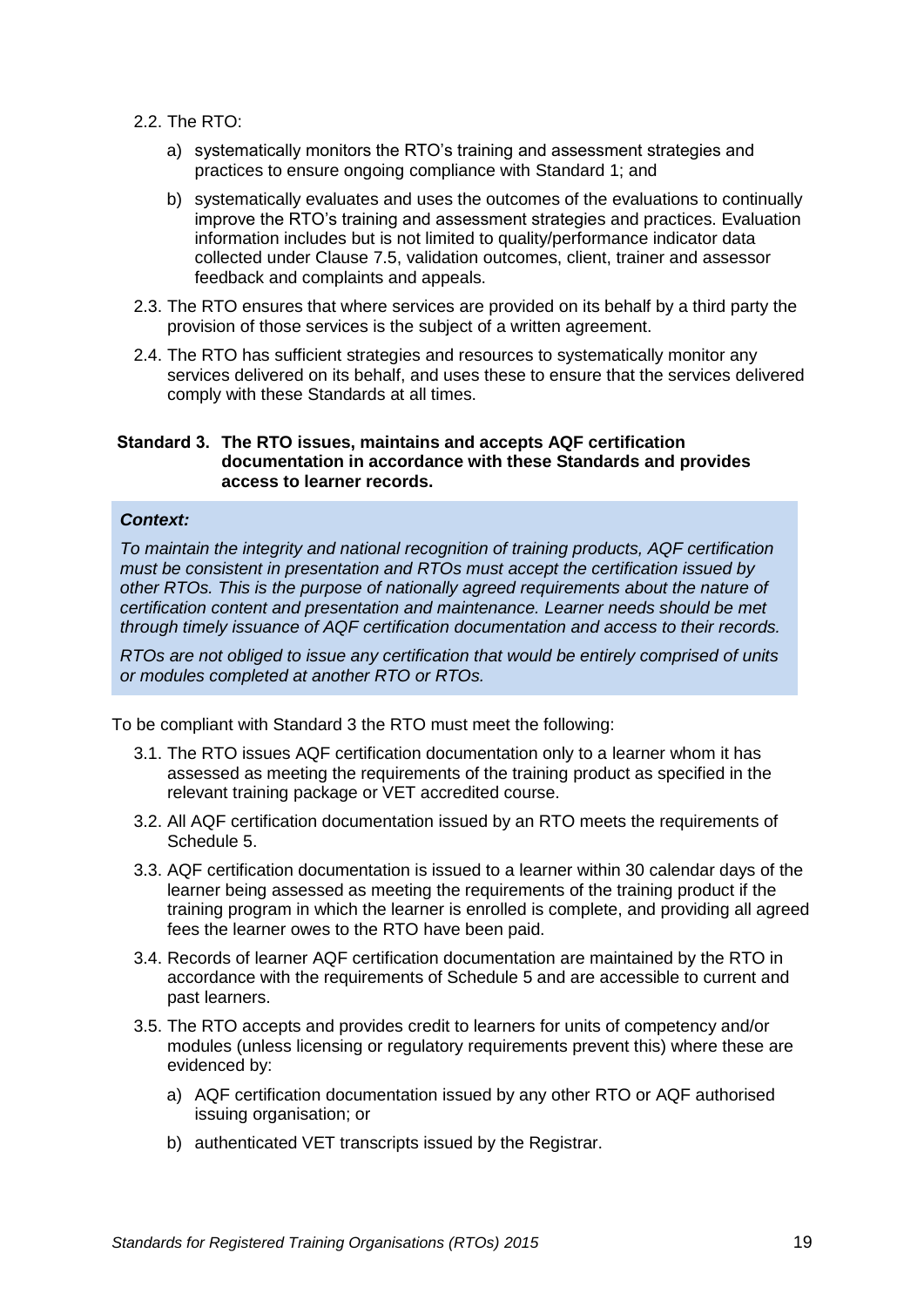- 3.6. The RTO meets the requirements of the Student Identifier scheme, including:
	- a) verifying with the Registrar, a Student Identifier provided to it by an individual before using that Student Identifier for any purpose;
	- b) ensuring that it will not issue AQF certification documentation to an individual without being in receipt of a verified Student Identifier for that individual, unless an exemption applies under the *Student Identifiers Act 2014*;
	- c) ensuring that where an exemption described in Clause 3.6 (b) applies, it will inform the student prior to either the completion of the enrolment or commencement of training and assessment, whichever occurs first, that the results of the training will not be accessible through the Commonwealth and will not appear on any authenticated VET transcript prepared by the Registrar; and
	- d) ensuring the security of Student Identifiers and all related documentation under its control, including information stored in its student management systems.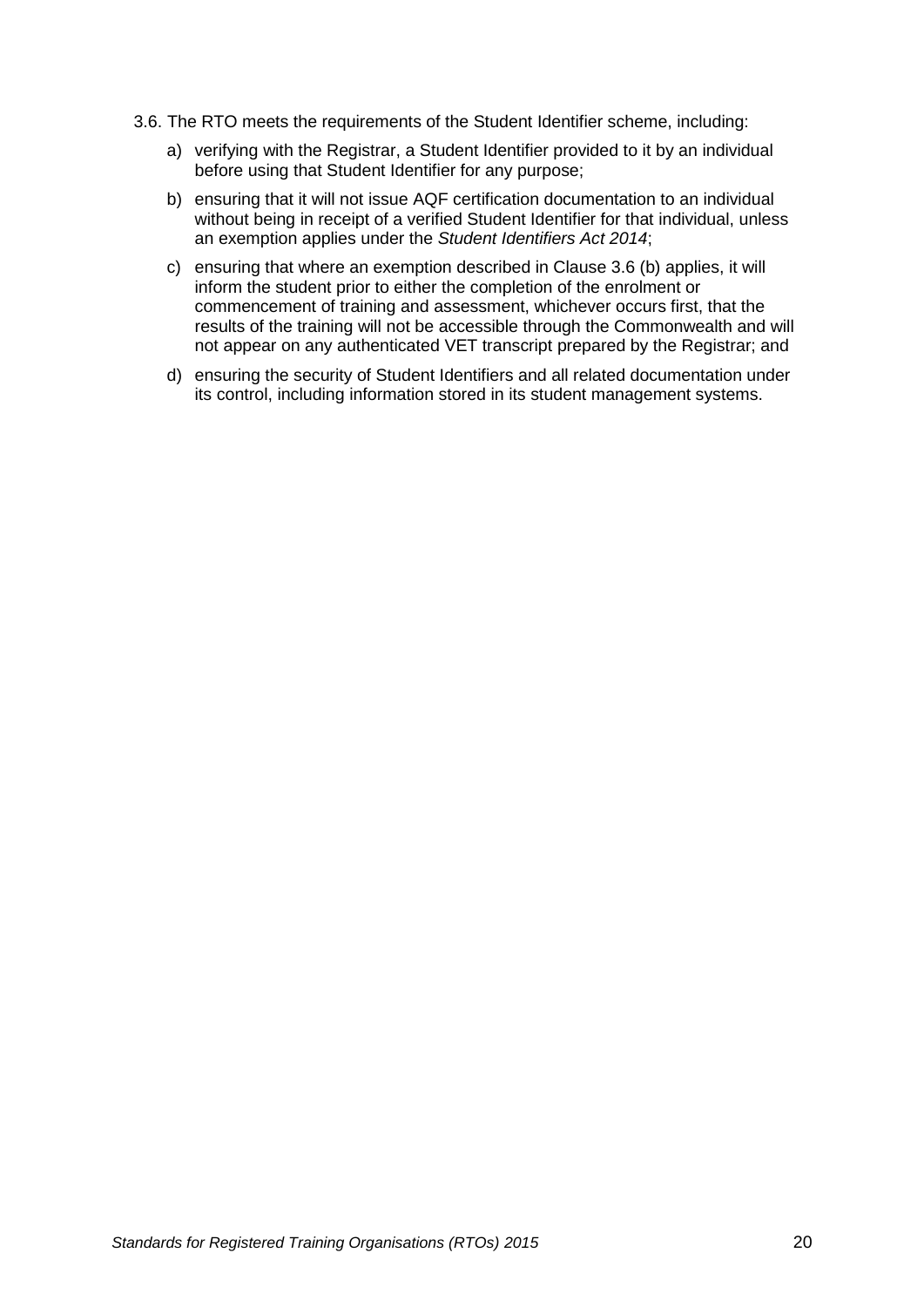### <span id="page-20-0"></span>**Part 3: Obligations to learners and clients**

#### **Standard 4. Accurate and accessible information about an RTO, its services and performance is available to inform prospective and current learners and clients.**

#### *Context:*

*The RTO is ultimately responsible for ensuring transparent and accurate information about RTO services and performance is accessible to prospective and current learners and clients of the RTO, regardless of any arrangements to have this information distributed on behalf of the RTO.* 

*Transparent and accurate information about RTO services and performance enables prospective and current learners and clients to make informed decisions regarding their training and/or assessment needs.*

*The information about RTO services and performance provided by the RTO must be relevant to and reflect the needs of the client which will vary from RTO to RTO.* 

To be compliant with [Standard 4](#page-20-0) the RTO must meet the following:

- 4.1. Information, whether disseminated directly by the RTO or on its behalf, is both accurate and factual, and:
	- a) accurately represents the services it provides and the training products on its scope of registration;
	- b) includes its RTO Code;
	- c) refers to another person or organisation in its marketing material only if the consent of that person or organisation has been obtained;
	- d) uses the NRT Logo only in accordance with the conditions of use specified in Schedule 4;
	- e) makes clear where a third party is recruiting prospective learners for the RTO on its behalf;
	- f) distinguishes where it is delivering training and assessment on behalf of another RTO or where training and assessment is being delivered on its behalf by a third party;
	- g) distinguishes between nationally recognised training and assessment leading to the issuance of AQF certification documentation from any other training or assessment delivered by the RTO;
	- h) includes the code and title of any training product, as published on the National Register, referred to in that information;
	- i) only advertises or markets a non-current training product while it remains on the RTO's scope of registration;
	- j) only advertises or markets that a training product it delivers will enable learners to obtain a licensed or regulated outcome where this has been confirmed by the industry regulator in the jurisdiction in which it is being advertised;
	- k) includes details about any VET FEE-HELP, government funded subsidy or other financial support arrangements associated with the RTO's provision of training and assessment; and
	- l) does not guarantee that: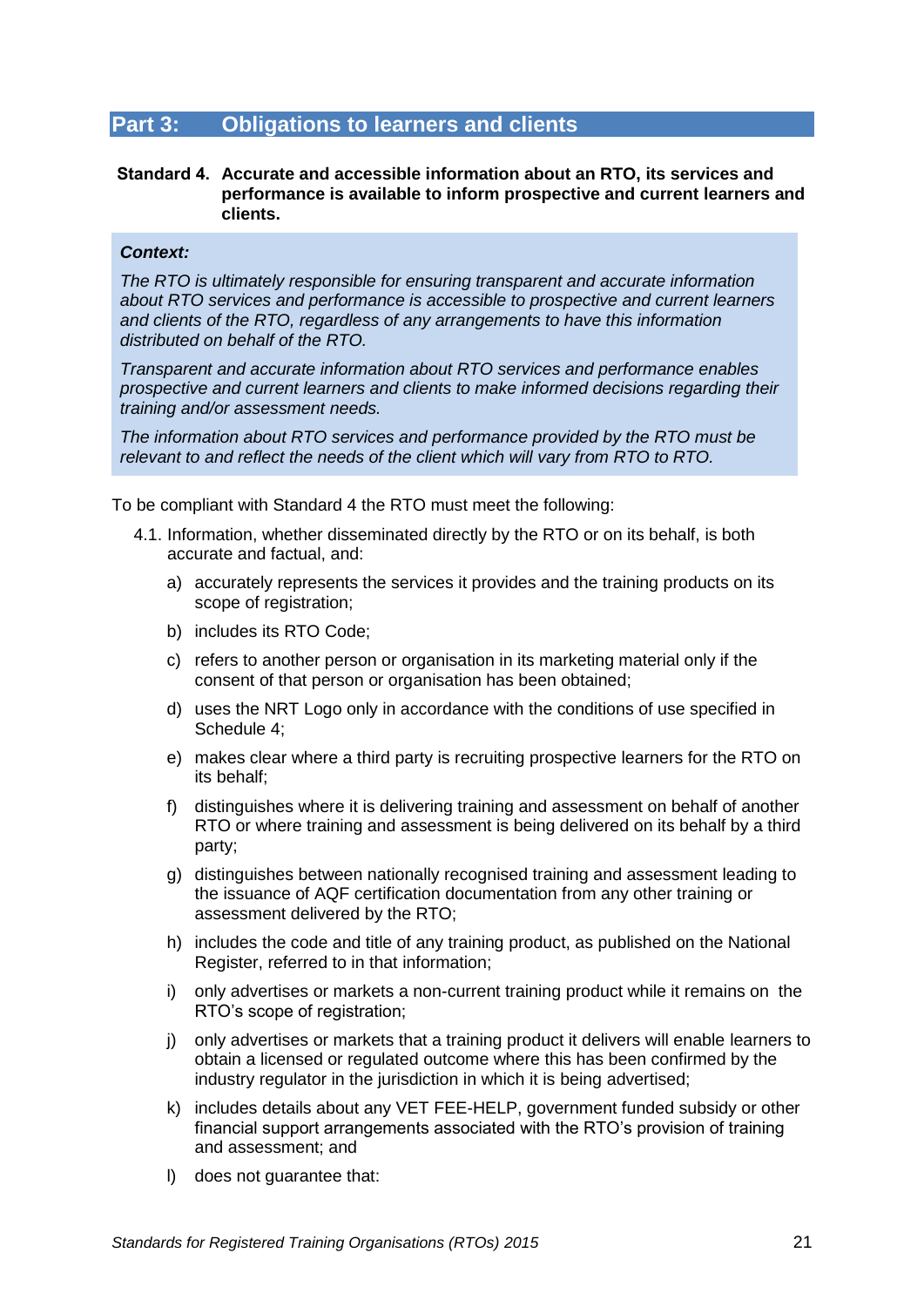- i) a learner will successfully complete a training product on its scope of registration; or
- ii) a training product can be completed in a manner which does not meet the requirements of Clause 1.1 and 1.2; or
- iii) a learner will obtain a particular employment outcome where this is outside the control of the RTO.

#### **Standard 5. Each learner is properly informed and protected.**

#### *Context:*

*In order to ensure that learners are adequately informed about the services they are to receive, their rights and obligations, and the RTO's responsibilities under these Standards, the RTO must provide learners with information prior to commencement of services including any third party arrangements affecting the delivery of training and/or assessment. This is to occur regardless of the manner in which the learner has been engaged, and whether the learner was initially engaged by the RTO itself or a third party.*

*The RTO is to provide or make readily available information to the learner that outlines the services the RTO will provide the learner, along with the rights and obligations of the learner and the RTO.*

*The RTO may provide information to the learner through one or more documents, for example an enrolment form, policy, employment contract or agreement, induction handbook or documented practice, training plan or training contract.*

To be compliant with Standard 5 the RTO must meet the following:

- 5.1. Prior to enrolment or the commencement of training and assessment, whichever comes first, the RTO provides advice to the prospective learner about the training product appropriate to meeting the learner's needs, taking into account the individual's existing skills and competencies.
- 5.2. Prior to enrolment or the commencement of training and assessment, whichever comes first, the RTO provides, in print or through referral to an electronic copy, current and accurate information that enables the learner to make informed decisions about undertaking training with the RTO and at a minimum includes the following content:
	- a) the code, title and currency of the training product to which the learner is to be enrolled, as published on the National Register;
	- b) the training and assessment, and related educational and support services the RTO will provide to the learner including the:
		- i) estimated duration;
		- ii) expected locations at which it will be provided;
		- iii) expected modes of delivery;
		- iv) name and contact details of any third party that will provide training and/or assessment, and related educational and support services to the learner on the RTO's behalf; and
		- v) any work placement arrangements.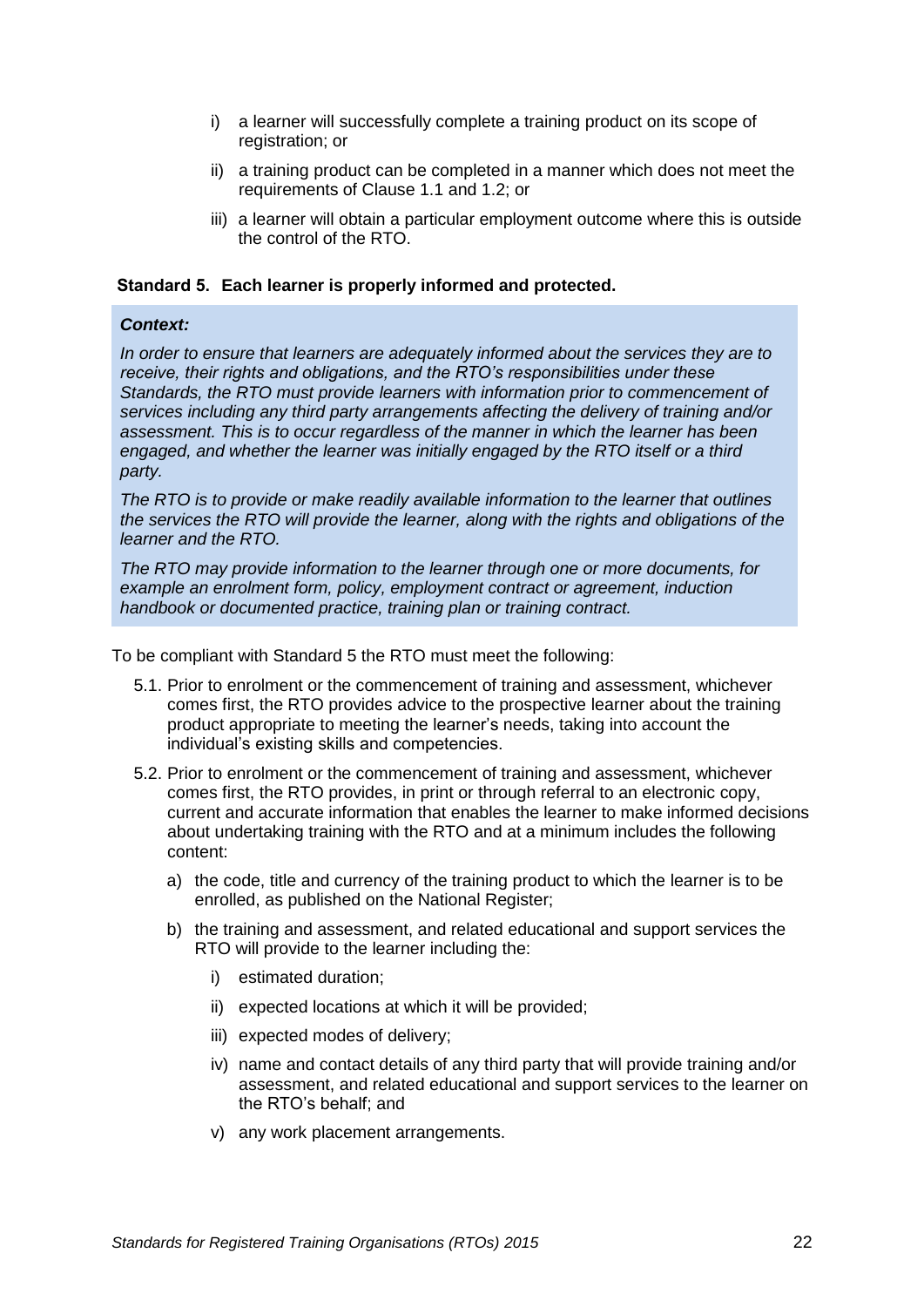- c) the RTO's obligations to the learner, including that the RTO is responsible for the quality of the training and assessment in compliance with these Standards, and for the issuance of the AQF certification documentation.
- d) the learner's rights, including:
	- i) details of the RTO's complaints and appeals process required by [Standard](#page-22-0)  [6;](#page-22-0) and
	- ii) if the RTO, or a third party delivering training and assessment on its behalf, closes or ceases to deliver any part of the training product that the learner is enrolled in;
- e) the learner's obligations:
	- i) in relation to the repayment of any debt to be incurred under the VET FEE-HELP scheme arising from the provision of services;
	- ii) any requirements the RTO requires the learner to meet to enter and successfully complete their chosen training product; and
	- iii) any materials and equipment that the learner must provide; and
- f) information on the implications for the learner of government training entitlements and subsidy arrangements in relation to the delivery of the services.
- 5.3. Where the RTO collects fees from the individual learner, either directly or through a third party, the RTO provides or directs the learner to information prior to enrolment or the commencement of training and assessment, whichever comes first, specifying:
	- a) all relevant fee information including:
		- i) fees that must be paid to the RTO; and
		- ii) payment terms and conditions including deposits and refunds;
	- b) the learner's rights as a consumer, including but not limited to any statutory cooling-off period, if one applies;
	- c) the learner's right to obtain a refund for services not provided by the RTO in the event the:
		- i) arrangement is terminated early; or
		- ii) the RTO fails to provide the agreed services.
- 5.4. Where there are any changes to agreed services, the RTO advises the learner as soon as practicable, including in relation to any new third party arrangements or a change in ownership or changes to existing third party arrangements.

#### <span id="page-22-0"></span>**Standard 6. Complaints and appeals are recorded, acknowledged and dealt with fairly, efficiently and effectively.**

#### *Context:*

*RTOs must implement a transparent complaints and appeals policy that enables learners and clients to be informed of and to understand their rights and the RTO's responsibilities under the Standards.*

*Enterprise RTOs and volunteer associations that do not charge fees for the training and/or assessment and only provide training to employees or members are not required to maintain a separate complaints and appeals policy in relation to their training and assessment. These organisations must ensure, however, that their organisation's complaints policy is sufficiently broad to cover the activities as an RTO.*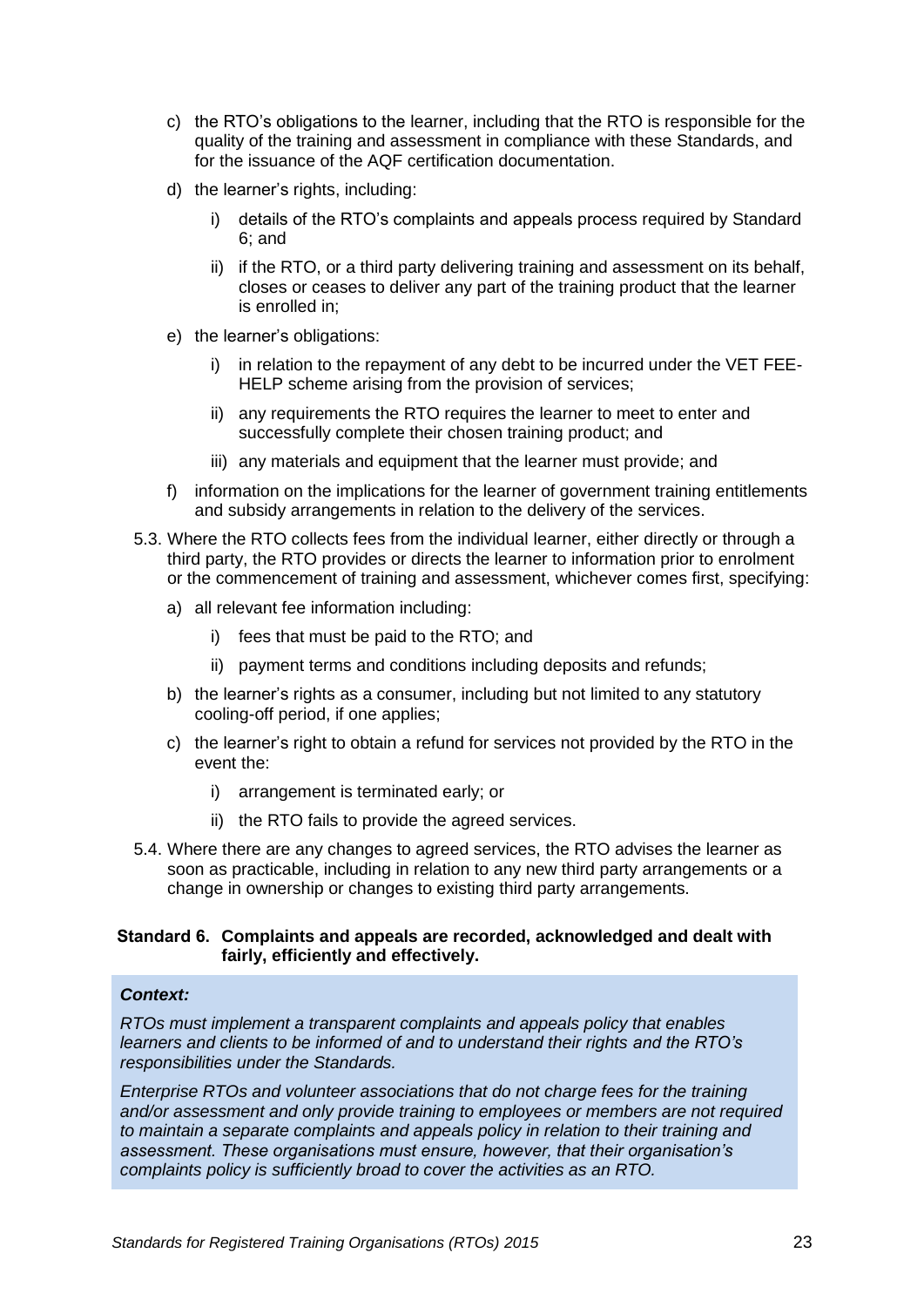Subject to Clause 6.6, to be compliant with [Standard 6](#page-22-0) the RTO must meet the following:

- 6.1. The RTO has a complaints policy to manage and respond to allegations involving the conduct of:
	- a) the RTO, its trainers*,* assessors or other staff;
	- b) a third party providing services on the RTO's behalf, its trainers, assessors or other staff; or
	- c) a learner of the RTO.
- 6.2. The RTO has an appeals policy to manage requests for a review of decisions, including assessment decisions, made by the RTO or a third party providing services on the RTO's behalf.
- 6.3. The RTO's complaints policy and appeals policy:
	- a) ensure the principles of natural justice and procedural fairness are adopted at every stage of the complaint and appeal process;
	- b) are publicly available;
	- c) set out the procedure for making a complaint or requesting an appeal;
	- d) ensure complaints and requests for an appeal are acknowledged in writing and finalised as soon as practicable; and
	- e) provide for review by an appropriate party independent of the RTO and the complainant or appellant, at the request of the individual making the complaint or appeal, if the processes fail to resolve the complaint or appeal.
- 6.4. Where the RTO considers more than 60 calendar days are required to process and finalise the complaint or appeal, the RTO:
	- a) informs the complainant or appellant in writing, including reasons why more than 60 calendar days are required; and
	- b) regularly updates the complainant or appellant on the progress of the matter.
- 6.5. The RTO:
	- a) securely maintains records of all complaints and appeals and their outcomes; and
	- b) identifies potential causes of complaints and appeals and takes appropriate corrective action to eliminate or mitigate the likelihood of reoccurrence.
- 6.6. Where the RTO is an employer or a volunteer organisation whose learners solely consist of its employees or members, does not charge fees for the training and/or assessment, and does not have in place a specific complaints and appeals policy in accordance with Clauses 6.1 & 6.2, the organisation has a complaints and appeals policy which is sufficiently broad to cover the services provided by the RTO.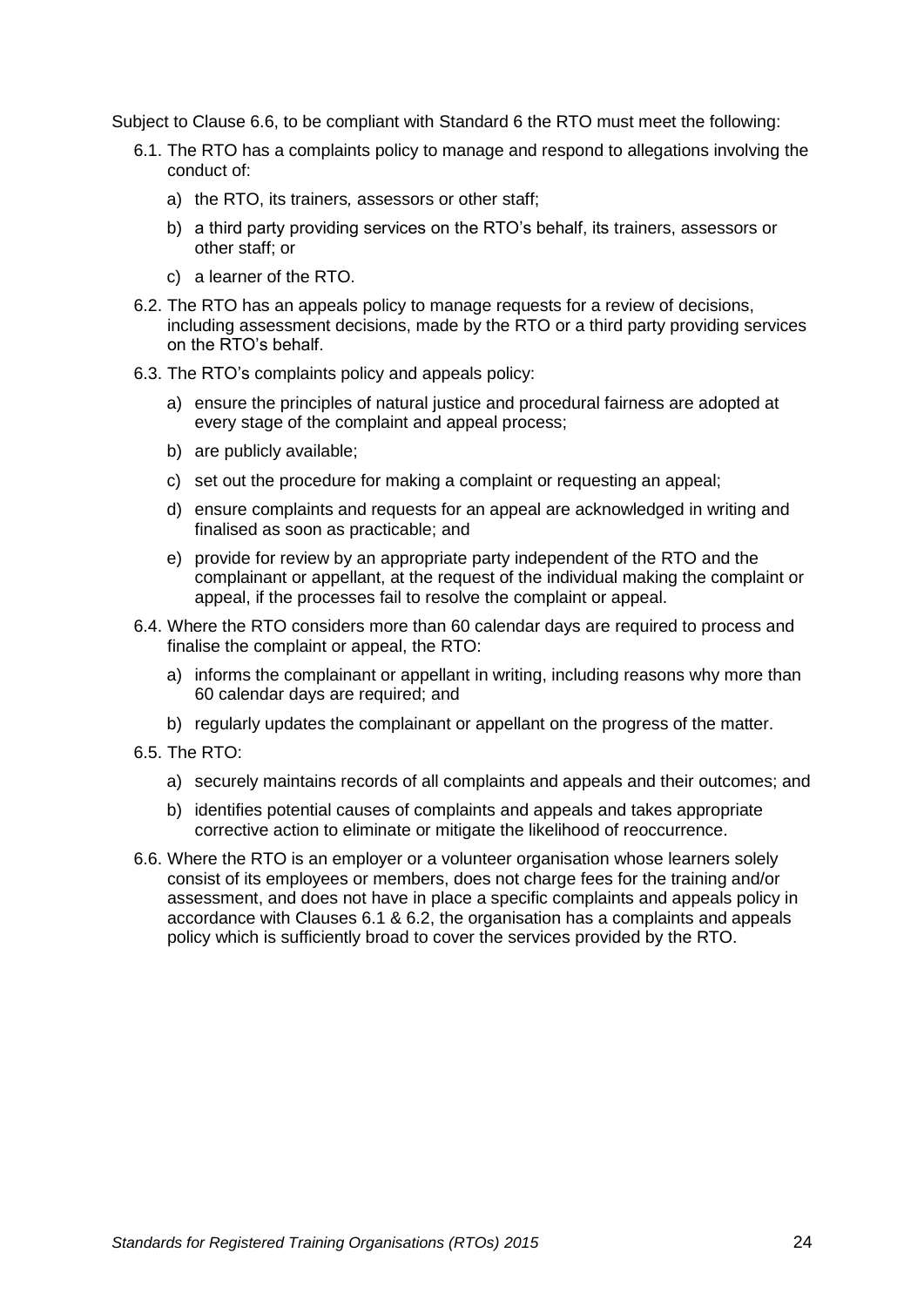### <span id="page-24-1"></span>**PART 4 – RTO governance and administration**

#### **Standard 7. The RTO has effective governance and administration arrangements in place.**

#### *Context:*

*Business viability is critical to the ongoing sustainability of an RTO and the investment it makes in its services. If RTOs are not viable, then this negatively impacts on the quality of its training and assessment outcomes and on learners.* 

*Operational and financial business standards therefore provide important protective measures for the learner and RTOs, as well as acting as a disincentive for underprepared organisations to enter the market.*

*The factors determining the viability of an RTO are dependent upon the business objectives and operating characteristics of the RTO. For example, the factors determining the business viability of an enterprise RTO embedded within a major Australian business may be different to those impacting upon a private provider or a publically-owned TAFE Institute.*

To be compliant with [Standard 7](#page-24-1) the RTO must meet the following:

- 7.1. The RTO ensures that its executive officers or high managerial agent:
	- a) are vested with sufficient authority to ensure the RTO complies with the RTO Standards at all times; and
	- b) meet each of the relevant criteria specified in the Fit and Proper Person Requirements in Schedule 3.
- 7.2. The RTO satisfies the *Financial Viability Risk Assessment Requirements*.
- 7.3. Where the RTO requires, either directly or through a third party, a prospective or current learner to prepay fees in excess of a total of \$1500 (being the threshold prepaid fee amount), the RTO must meet the requirements set out in the Requirements for Fee Protection in Schedule 6.
- 7.4. The RTO holds public liability insurance that covers the scope of its operations throughout its registration period.
- <span id="page-24-0"></span>7.5. The RTO provides accurate and current information as required by the *Data Provision Requirements* as updated from time to time.

#### <span id="page-24-2"></span>**Standard 8. The RTO cooperates with the VET Regulator and is legally compliant at all times.**

#### *Context:*

*RTOs need to comply with the requirements of the RTO Standards as well as other relevant Commonwealth, State and Territory legislation. This is critical if RTOs are to deliver training products that have integrity and which fulfil their obligations to their clients.*

*It is important that third party arrangements are documented and transparent to facilitate the Regulator's knowledge that such arrangements exist. This will enable them to factor this into the risk profile they apply when enforcing compliance with the Standards and to review, in the context of RTO audits, the terms of the third party arrangements and the effectiveness of the arrangements in facilitating compliance with these Standards.*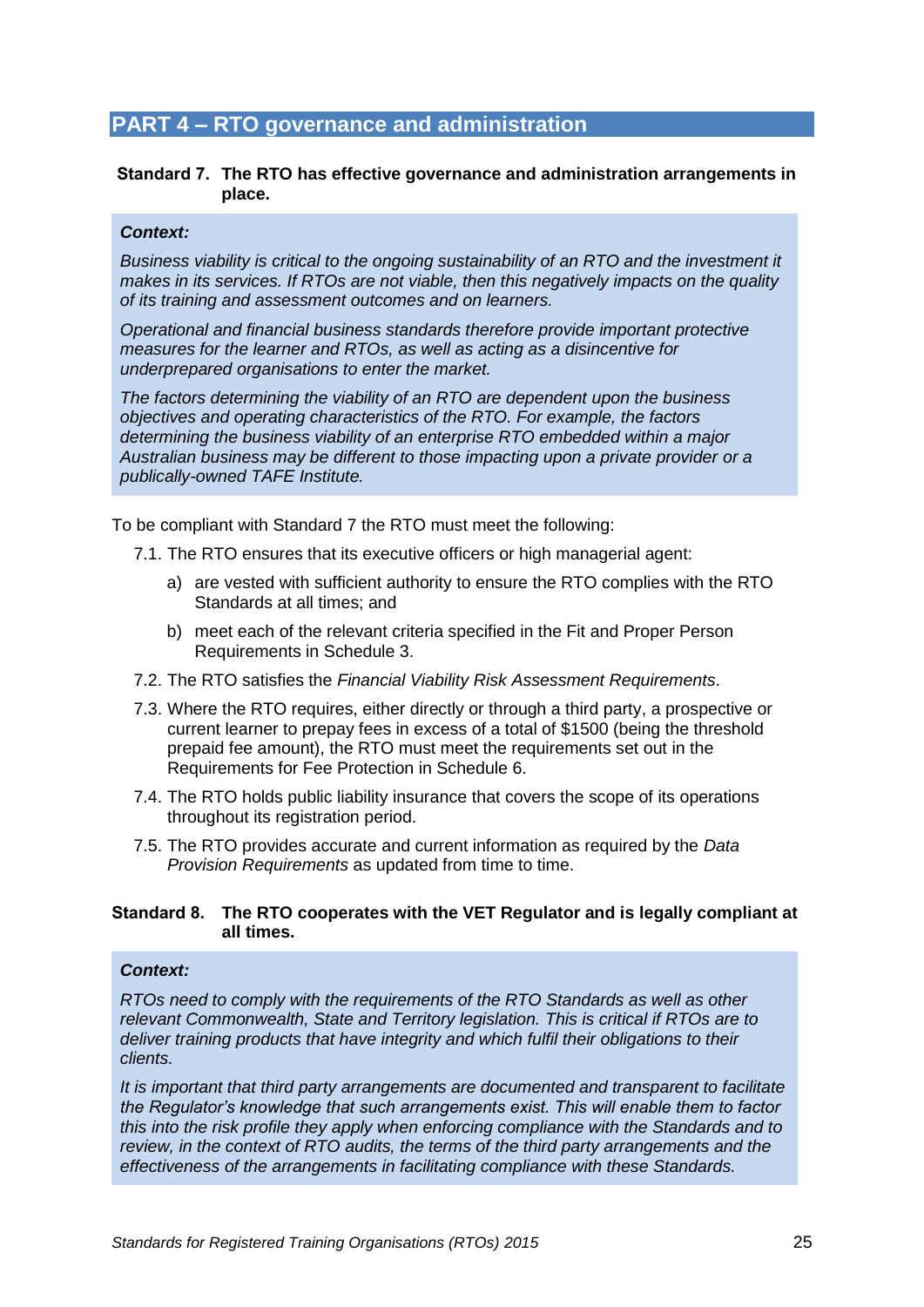To be compliant with [Standard 8](#page-24-2) the RTO must meet the following:

- 8.1. The RTO cooperates with the VET Regulator:
	- a) by providing accurate and truthful responses to information requests from the VET Regulator relevant to the RTO's registration;
	- b) in the conduct of audits and the monitoring of its operations;
	- c) by providing quality/performance indicator data;
	- d) by providing information about substantial changes to its operations or any event that would significantly affect the RTO's ability to comply with these standards within 90 calendar days of the change occurring;
	- e) by providing information about significant changes to its ownership within 90 calendar days of the change occurring; and
	- f) in the retention, archiving, retrieval and transfer of records.
- 8.2. The RTO ensures that any third party delivering services on its behalf is required under written agreement to cooperate with the VET Regulator:
	- a) by providing accurate and factual responses to information requests from the VET Regulator relevant to the delivery of services; and
	- b) in the conduct of audits and the monitoring of its operations.
- 8.3. The RTO notifies the Regulator:
	- a) of any written agreement entered into under Clause [2.3](#page-18-1) for the delivery of services on its behalf within 30 calendar days of that agreement being entered into or prior to the obligations under the agreement taking effect, whichever occurs first; and
	- b) within 30 calendar days of the agreement coming to an end.
- 8.4. The RTO provides an annual declaration on compliance with these Standards to the VET Regulator and in particular whether it:
	- a) currently meets the requirements of the Standards across all its scope of registration and has met the requirements of the Standards for all AQF certification documentation it has issued in the previous 12 months; and
	- b) has training and assessment strategies and practices in place that ensure that all current and prospective learners will be trained and assessed in accordance with the requirements of the Standards.
- 8.5. The RTO complies with Commonwealth, State and Territory legislation and regulatory requirements relevant to its operations.
- 8.6. The RTO ensures its staff and clients are informed of any changes to legislative and regulatory requirements that affect the services delivered.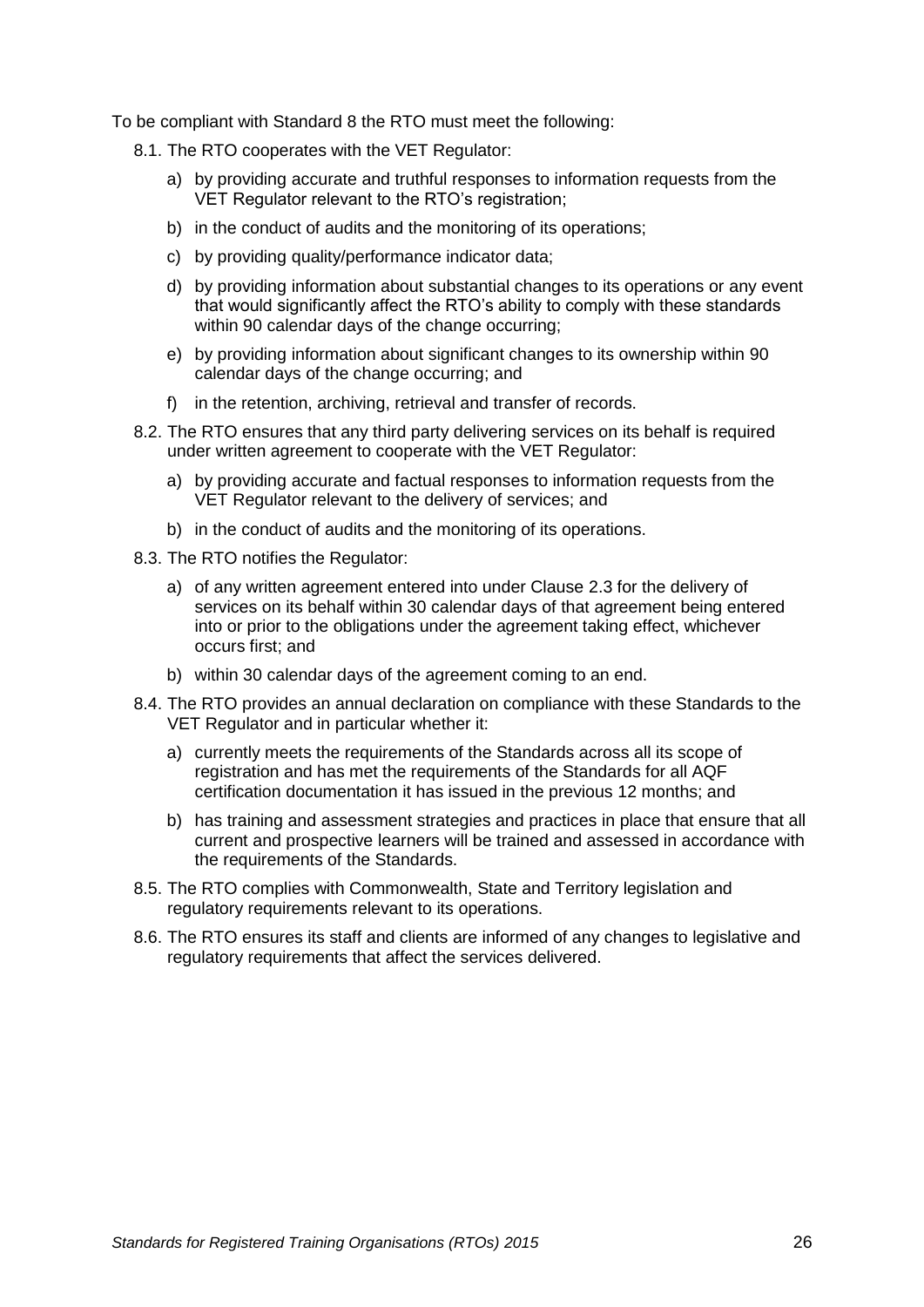<span id="page-26-0"></span>

| <b>Item</b> | <b>Relevant</b><br><b>Standard</b> | <b>AQF Qualification or Unit of Competency</b>                                    |  |
|-------------|------------------------------------|-----------------------------------------------------------------------------------|--|
| 1           | 1.14                               | TAE40110 Certificate IV in Training and Assessment or its                         |  |
|             | 1.15                               | successor.                                                                        |  |
| 2           | 1.14                               | A diploma or higher level qualification in adult education.                       |  |
|             | 1.15                               |                                                                                   |  |
| 3           | 1.15                               | TAESS00001 Assessor Skill Set or its successor.                                   |  |
| 4           | 1.18                               | a) TAESS00007 Enterprise Trainer – Presenting Skill Set or its<br>successor; or   |  |
|             |                                    | TAESS00008 Enterprise Trainer - Mentoring Skill Set or its<br>b)<br>successor; or |  |
|             |                                    | c) TAESS00003 - Enterprise Trainer and Assessor Skill Set or its<br>successor.    |  |
| 5           | 1.23                               | a) TAE50111 Diploma of Vocational Education and Training or its<br>successor; or  |  |
|             |                                    | TAE50211 Diploma of Training Design and Development or its<br>b)<br>successor; or |  |
|             |                                    | A higher level qualification in adult education.<br>C)                            |  |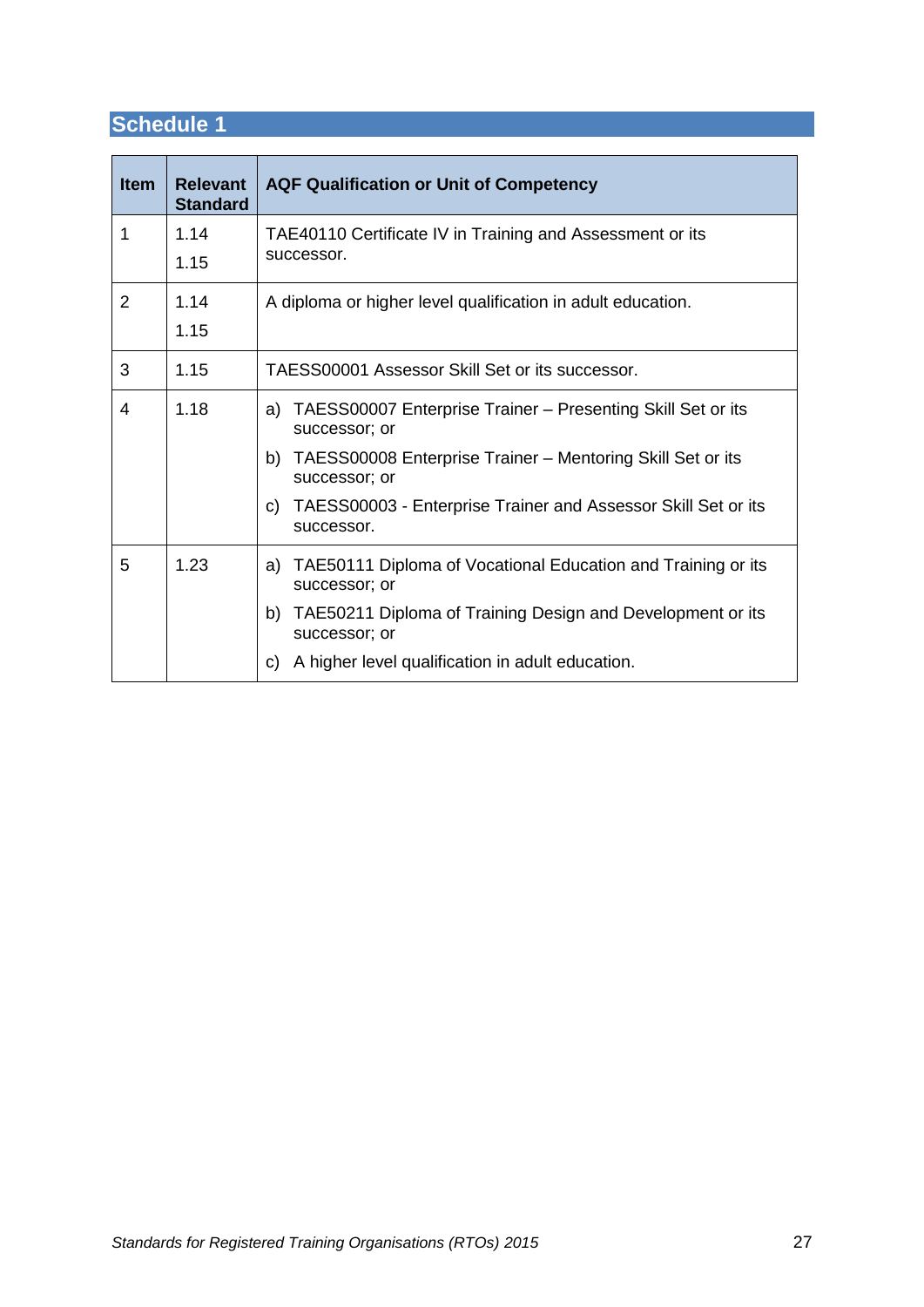#### <span id="page-27-0"></span>*Independent validation requirements for RTOs delivering training and assessment qualifications or assessor skill sets from the Training and Education Training Package (or its successor)*

For the purposes of Clause [1.25,](#page-16-4) the requirements for independent validation will apply as follows:

- a) For an RTO applying to extend its scope of registration to include the delivery and assessment of an AQF qualification or assessor skill set from the Training and Education Training Package (or its successor), validation is of:
	- i) the RTO's assessment tools, processes and outcomes in relation to other AQF qualifications and/or units of competency on its scope of registration, as directed by the VET Regulator; and
	- ii) the assessment system to be adopted in the delivery of the training and assessment qualification or assessor skill set.
- b) For an RTO where its scope of registration includes the delivery and assessment of an AQF qualification or assessor skill set from the Training and Education Training Package (or its successor), validation is of:
	- i) the assessment system for delivery of the training and assessment qualification or assessor skill set; and
	- ii) the RTO's assessment tools, processes and outcomes in relation to the training and assessment qualification or assessor skill set.

For the purposes of Clause [1.25,](#page-16-4) independent validation of AQF qualifications or the assessor skill set from the Training and Education Training Package (or its successor) must be conducted by one or more persons who collectively have:

- a) current knowledge and skills in vocational teaching and learning; and
- b) the training and assessment qualification or assessor skill set at least to the level being validated.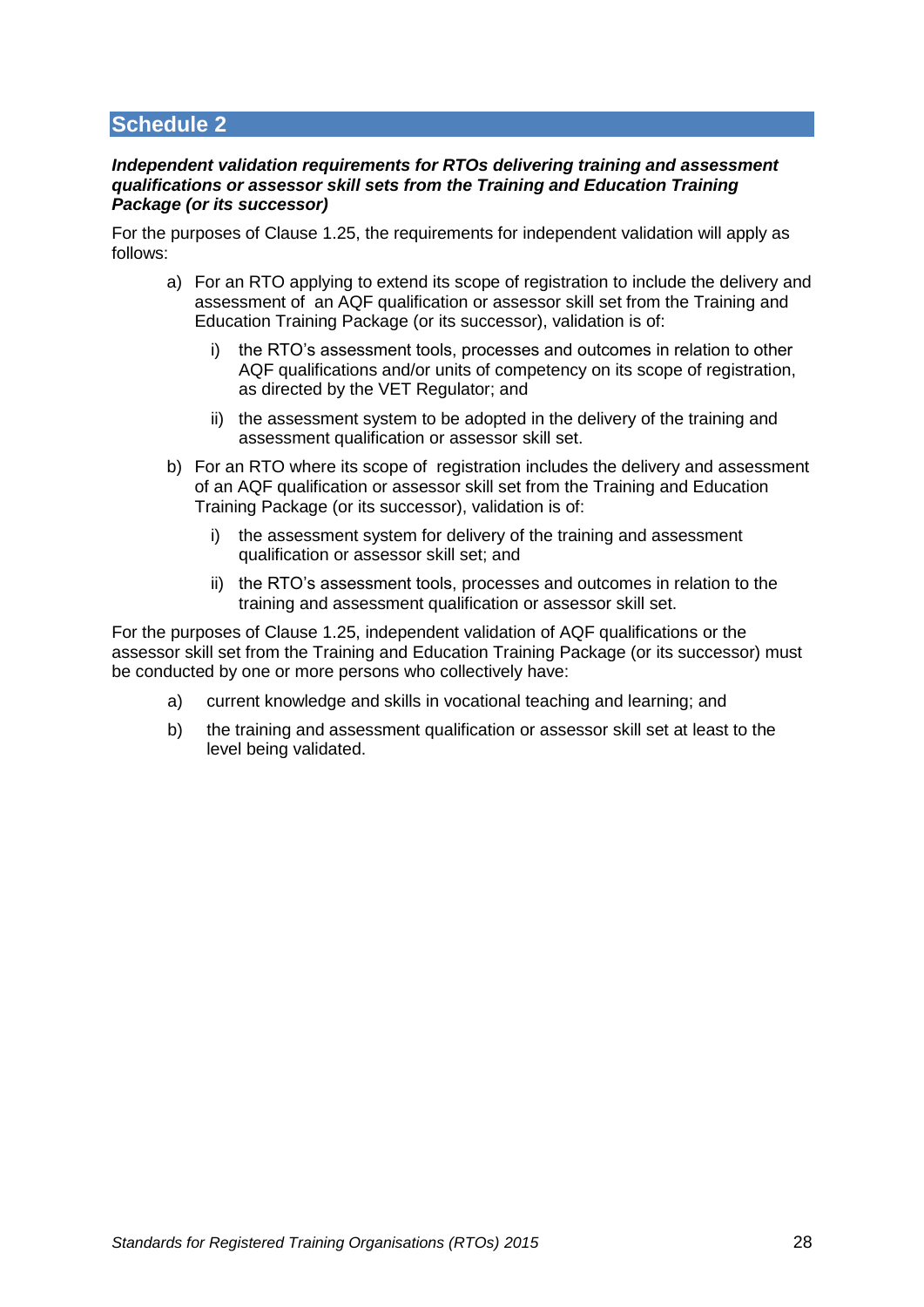#### *Fit and Proper Person Requirements*

#### **Criteria for suitability**

In assessing whether a person meets the Fit and Proper Person Requirements, the VET Regulator will have regard to the following considerations:

- a) whether the person has been convicted of an offence against a law of the Commonwealth or a State or Territory of Australia, or of another country, and if so, the seriousness of the offence and the time elapsed since the conviction was recorded;
- b) whether the person has ever been an executive officer or high managerial agent of an RTO at a time that the RTO had its registration on the National Register cancelled or suspended by its VET Regulator for having breached a condition imposed on its Registration;
- c) whether the person has ever been an executive officer or high managerial agent of an RTO at a time that the RTO was determined to have breached a condition of its registration under the *Education Services for Overseas Students Act 2000* or the *Tertiary Education Quality and Standards Agency Act 2011*;
- d) whether the person has ever become bankrupt, applied to take the benefit of a law for the benefit of bankrupt or insolvent debtors, compounded with his or her creditors or assigned his or her remuneration for the benefit of creditors, and if so, the time elapsed since this event occurred;
- e) whether the person has ever been disqualified from managing corporations under Part 2D.6 of the *Corporations Act 2001*, and if so, whether the disqualification remains in place;
- f) whether the person was involved in the business of delivering courses or other services on behalf of a person that was the subject of regulatory action described in points b) or c) above, and if so, the relevance of the person's involvement;
- g) whether the person has ever provided a VET Regulator with false or misleading information or made a false or misleading statement to a VET Regulator, and if so, whether it is reasonable to assume that the person knew that the statement made or information provided to the VET Regulator was false or misleading;
- h) whether the person has ever been determined not to be a fit and proper person as prescribed under any law of the Commonwealth or of a State or Territory of Australia, and if so, whether that determination remains in place;
- i) whether the public is likely to have confidence in the person's suitability to be involved in an organisation that provides, assesses or issues nationally recognised qualifications;
- j) whether the person has ever been an executive officer or high managerial agent of an RTO at a time that the RTO was determined to have breached a government training contract; and
- k) any other relevant matter.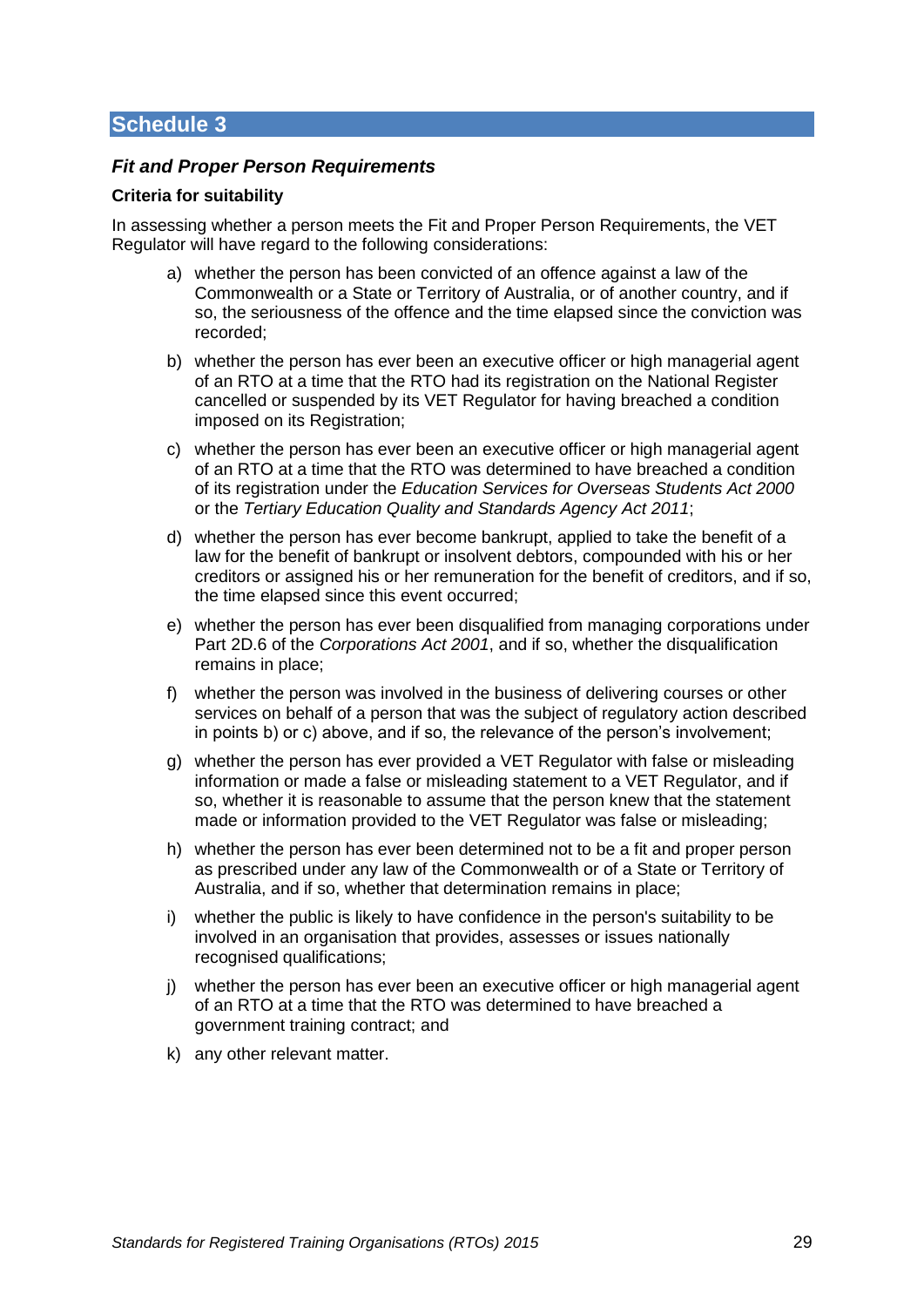#### *Conditions of Use of NRT Logo*

The Nationally Recognised Training (NRT) Logo is a distinguishable mark of quality for promoting and certifying national vocational education and training leading to AQF certification documentation. The NRT Logo is a registered trade mark.

The following describes a range of situations and conditions for using the NRT Logo.

#### **Advertisements and promotional information in any medium (print, television, radio, banners, internet, etc.)**

- 1. RTOs registered by any VET Regulator may use the NRT Logo to promote nationally recognised training provided that training is within the RTO's scope of registration.
- 2. Impressions must not be created that may lead an observer to conclude the NRT Logo applies to all training provided by the RTO, if this is not the case. The NRT Logo cannot be used by an RTO where the training is accredited, but is outside the scope of registration of the RTO. Where training is being promoted and does not meet the requirements stipulated in the VET Quality Framework or is outside the RTO's scope of registration, it must be made clear the NRT Logo is not associated with that training.
- 3. Use of the NRT Logo is only permitted where there is a direct relationship to an AQF qualification and/or unit of competency as specified within training packages or VET accredited courses.

#### **Student information (brochures, course handbooks, prospectuses, etc.)**

4. When an RTO is promoting the training it offers and wishes to use the NRT Logo, its promotional material such as brochures, handbooks and prospectuses must clearly distinguish between nationally recognised training within the scope of registration and that which is not nationally recognised.

#### **Corporate stationery, business cards, buildings, training resources and marketing products**

5. The NRT Logo must not be used on products such as corporate stationery, business cards, building signage, mouse pads, pens, satchels, packaging around products nor learning resources supporting training.

#### **Certificates, Statements of Attainment and other testamurs**

6. The NRT Logo must be depicted on all AQF certification documentation issued by the RTO. These can only be issued by an RTO when the qualification and/or unit of competency are within the RTO's scope of registration. The NRT Logo must not be depicted on other testamurs or transcripts of results.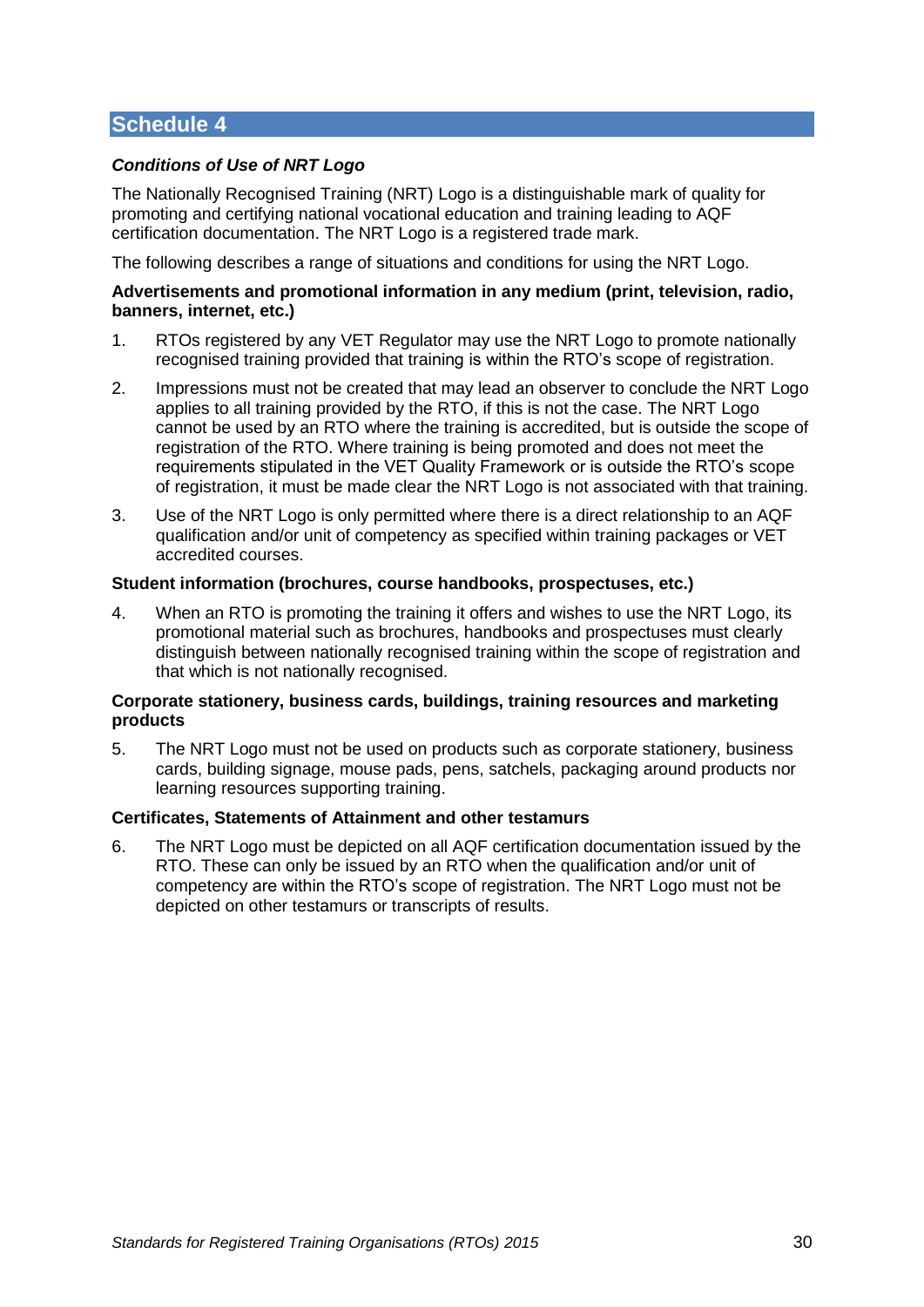#### *Application of the AQF Qualifications Issuance Policy within the VET Sector*

RTOs must meet the requirements of the AQF for issuing AQF qualifications and statements of attainment, in addition to the following requirements.

#### **Issuing AQF Qualifications**

- 1. RTOs must include the following information on the testamur, in addition to the requirements of the AQF Qualifications Issuance Policy:
	- a) the name, RTO code and logo of the issuing organisation;
	- b) the code and title of the awarded AQF qualification; and
	- c) the NRT Logo in accordance with the current conditions of use contained in Schedule 4.
- 2. The following elements are to be included on the testamur as applicable:
	- a) the State / Territory Training Authority logo (only where use of the logo is directed by State / Territory Training Authorities, e.g. within User Choice contracts);
	- b) the industry descriptor, e.g. Engineering;
	- c) the occupational or functional stream, in brackets, e.g. (Fabrication);
	- d) where relevant, the words, 'achieved through Australian Apprenticeship arrangements'; and
	- e) where relevant, the words, 'these units/modules have been delivered and assessed in <insert language> followed by a listing of the relevant units/modules.
- 3. RTOs must not include the learner's Student Identifier on the testamur consistent with the *Student Identifiers Act 2014.*
- 4. RTOs will:
	- f) retain registers of AQF qualifications they are authorised to issue and of all AQF qualifications issued;
	- g) retain records of AQF certification documentation issued for a period of 30 years; and
	- h) provide reports of Records of qualifications issued to its VET Regulator on a regular basis as determined by the VET Regulator.

#### **Issuing Statements of Attainment**

- 5. RTOs must include the following information on a statement of attainment:
	- a) the name, RTO Code and logo of the issuing organisation;
	- b) a list of units of competency (or modules where no units of competency exist) showing their full title and the national code for each unit of competency;
	- c) the authorised signatory;
	- d) the NRT Logo;
	- e) the issuing organisation's seal, corporate identifier or unique watermark;
	- f) the words 'A statement of attainment is issued by a Registered Training Organisation when an individual has completed one or more accredited units';
- 6. The following elements are to be included on the statement of attainment as applicable: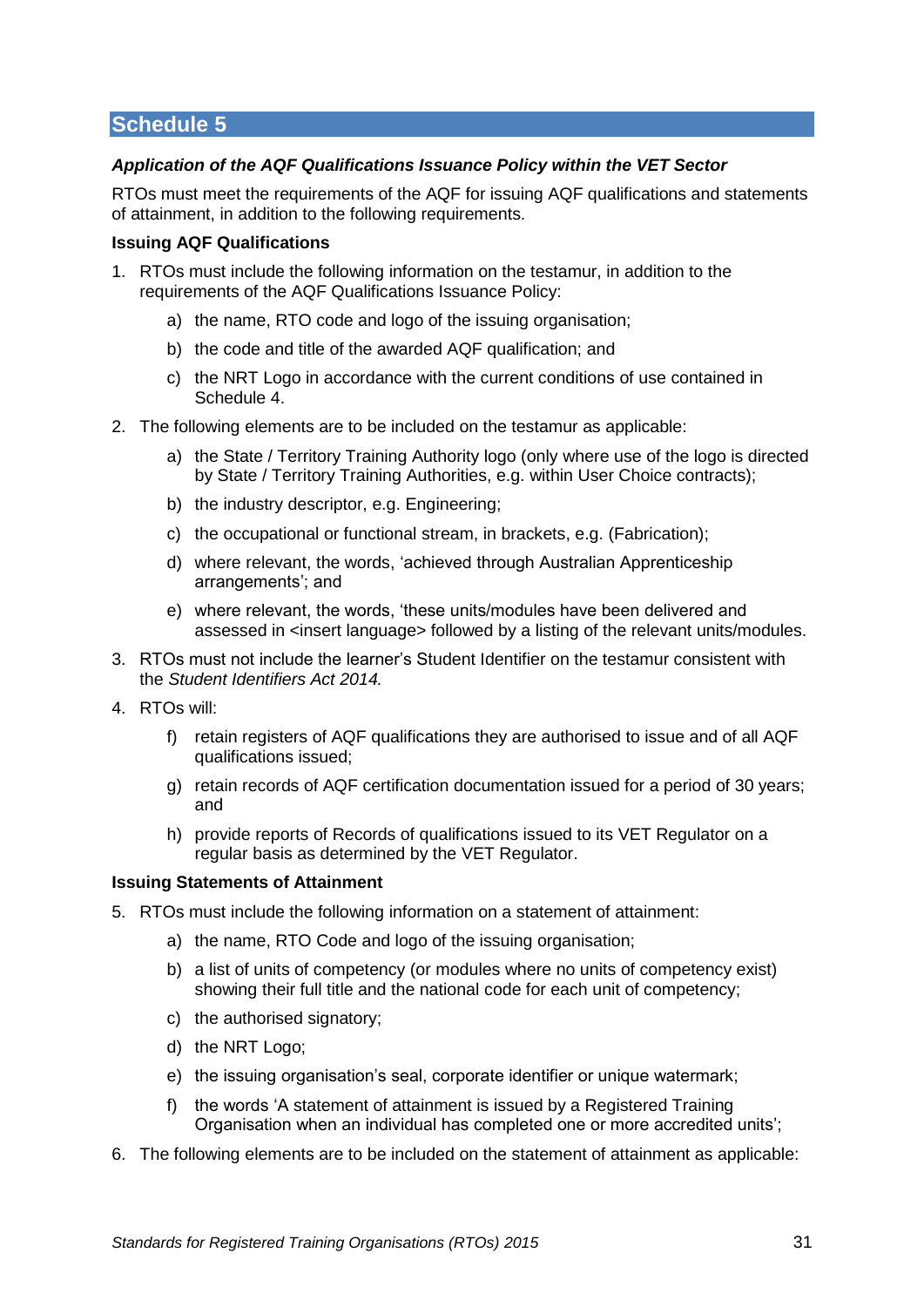- a) the State/Territory Training Authority logo (only where use of the logo is directed by State/ Territory Training Authorities);
- b) the words 'These competencies form part of [code and title of qualification(s)/course(s)]';
- c) the words, 'These competencies were attained in completion of [code] course in [full title]'; and
- d) where relevant, the words, 'these units / modules have been delivered and assessed in <insert language>' followed by a listing of the relevant units/modules.
- 7. RTOs must not include the learner's Student Identifier on the statement of attainment consistent with the *Student Identifiers Act 2014.*
- 8. RTOs will:
	- a) maintain registers of all statements of attainments issued;
	- b) retain records of statements of attainment issued for a period of 30 years; and
	- c) provide reports of its records of statements of attainment issued to its VET Regulator on a regular basis, as determined by the VET Regulator.